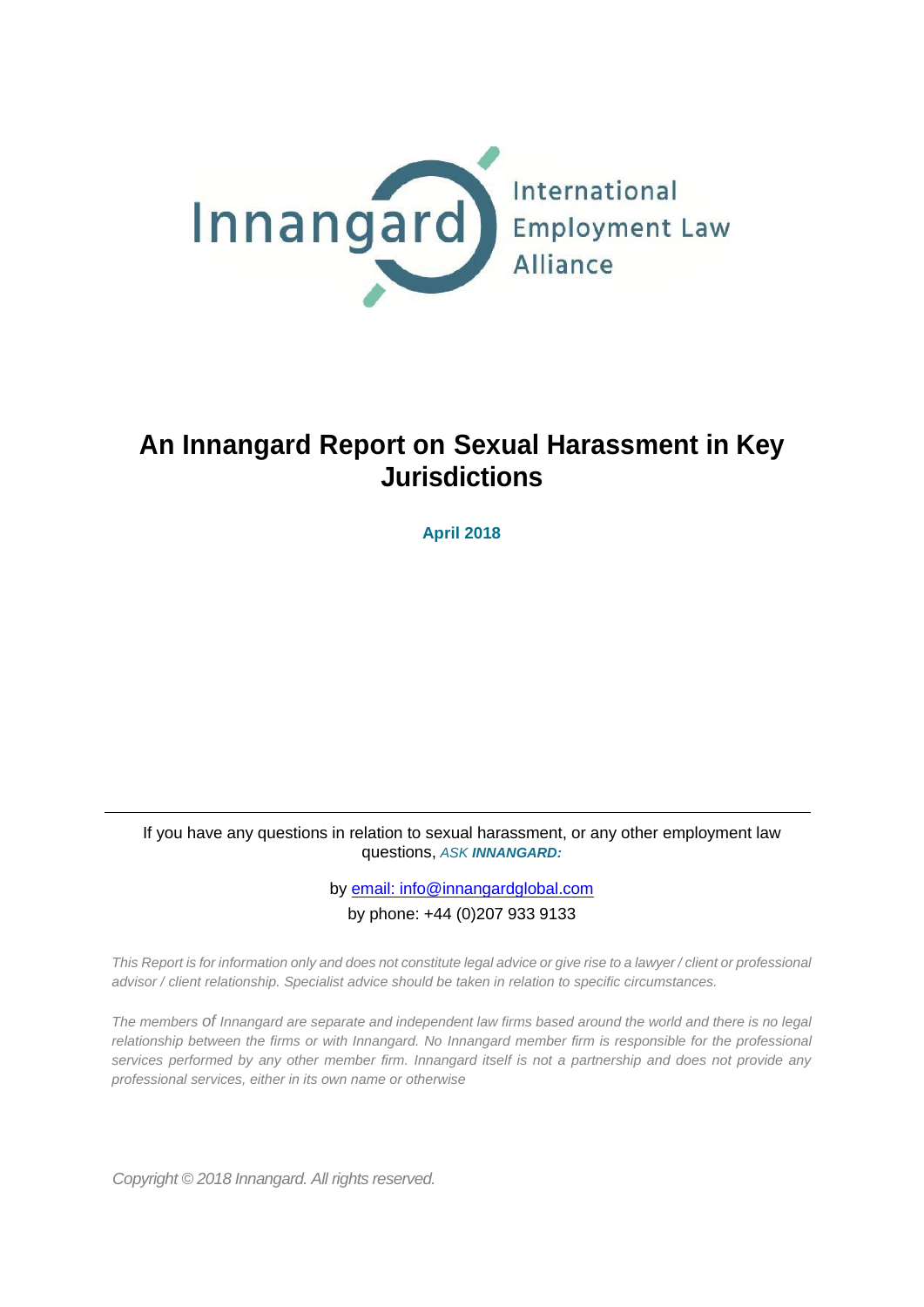

## **AUSTRALIA**

## **Cultural Background**

**.** 

Sexual harassment is a significant focus for employers in Australia, due to the publicity that is generated around such claims and the potential adverse impact on an employer's brand and reputation. The Australian Human Rights Commission conducted a national survey in 2012 which found that, over the previous five-year period, one in four women and one in six men were sexually harassed in the course of their employment.<sup>1</sup> Sexual harassment has been described as prevalent and pervasive in Australian workplaces, but is not often pursued through the courts system due to the heavy burden this involves, the stigma associated with the making of complaints, and the confidential settlement of many claims.

## **Recent Examples of Sexual Harassment Scandals**

A high profile sexual harassment scandal in Australia is the litigation involving the up-market retailer David Jones. A female employee of David Jones made complaints of sexual harassment by the then CEO. Her complaints included that when at a lunch function the CEO recommended a dessert to her by describing the food as "having a f\*\*\* in your mouth". She alleged he turned a kiss on the cheek into a kiss on the lips, after which he felt inside her shirt and flicked her bra strap. In addition, she claimed that in the ensuing weeks he sent her a number of text messages, unambiguously inviting her to come to his apartment, implying that such a visit would be for the purpose of having sexual intercourse. Her claim was for \$37 million in damages (an amount unheard of in Australian sexual harassment case law). This included a claim for punitive damages on the basis that the employer and the Board of directors knew or ought to have known that there was a risk of these behaviours occurring. The matter was not fully litigated as the parties settled the matter on a confidential basis.

One area that Australian employers tend to experience difficulties managing in the context of their responsibilities in relation to sexual harassment is romantic relationships between colleagues. In 2017 there has been intense interest in a number of high profile situations involving workplace relationships. Two recent examples are as follows: a television network seeking an urgent court order to stop a former executive assistant from disclosing details about her relationship with the company's CEO; and secondly the CEO of a large insurance business forfeiting a significant part of his bonus for delaying the disclosure of a personal relationship with an employee.

In the Seven Network proceedings, while much of the media attention (and also the comments on social media by the former executive assistant) centred around the work relationship, there was no judicial comment about an employer's role relating to work colleagues conducting a consensual, personal relationship.

However, what the national industrial tribunal has recently said about an employer's ability to govern personal relationships at work is as follows:

*"Employers cannot stop their employees forming romantic relationships. However, in certain circumstances, such relationships have the potential to create conflicts of interest. This is most obviously the case where a manager forms a romantic relationship with a subordinate especially where the manager directly supervises the subordinate. It is virtually impossible in such circumstances to avoid at the very least the perception that the manager will favour the subordinate with whom they are in a romantic relationship when it comes to issues such as performance appraisals, the allocation of work, and promotional opportunities".*

<sup>1</sup> *Working without fear: Results of the 2012 sexual harassment national telephone survey, Australian Human Rights Commission, 2012*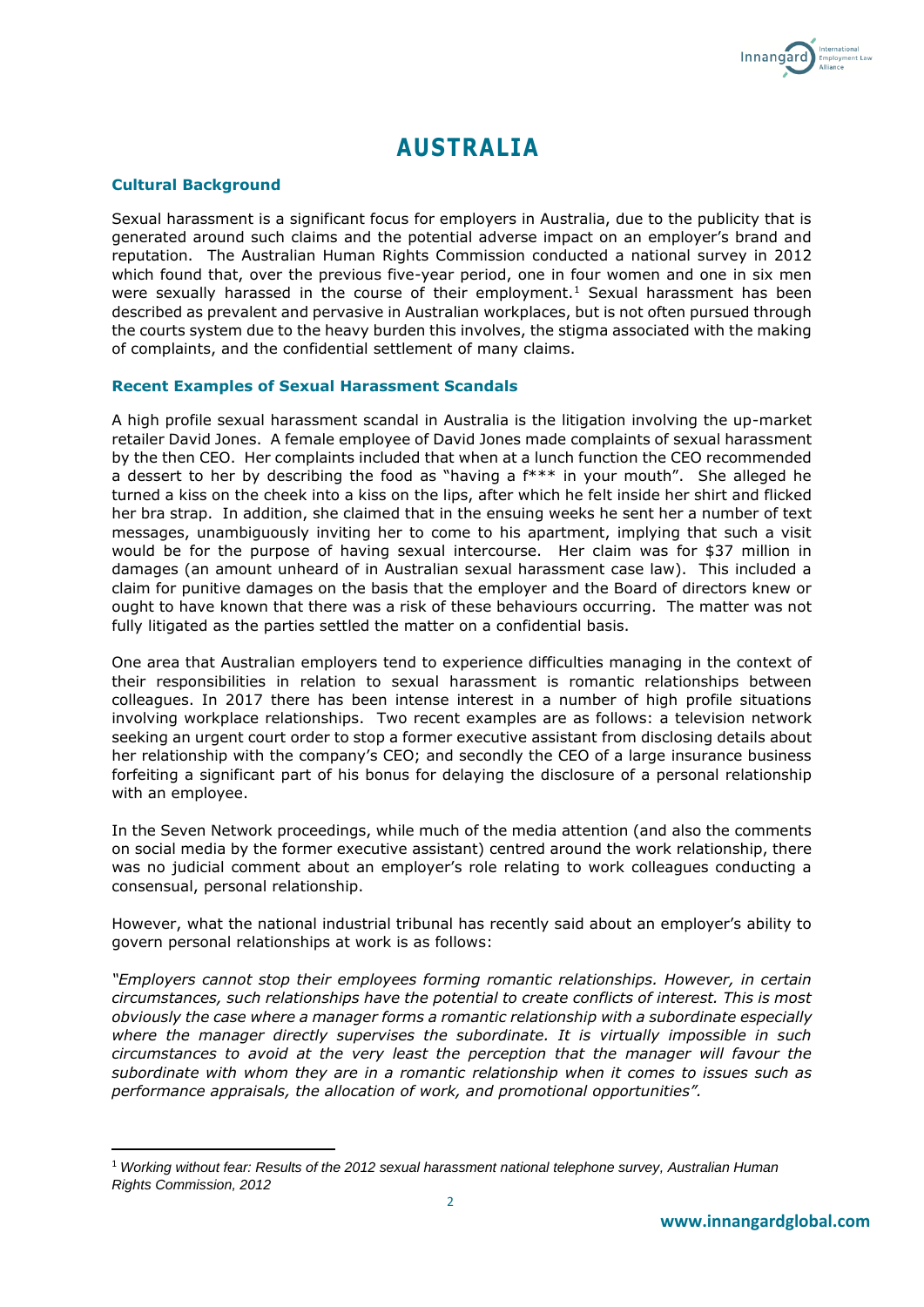

## **Legal Definition of Sexual Harassment**

While the precise requirements vary across jurisdictions in Australia, a person is taken to have sexually harassed another person if that person behaves in a way that fulfils the core elements of what constitutes sexual harassment. Under the *Sex Discrimination Act 1984* (Cth) ("**SD Act**") the three elements that define sexual harassment are as follows:

- the behaviour must be unwelcome;
- it must be of a sexual nature; and
- the conduct must have taken place in circumstances where a reasonable person would have anticipated the possibility that the person who was harassed would be offended, humiliated and/or intimidated.

Whether the behaviour is **unwelcome** is a *subjective test*: i.e. the issue is how the conduct in question was perceived and experienced by the recipient rather than the intention behind it.

Whether the behaviour was **offensive, humiliating or intimidating** is an *objective test*: whether a reasonable person would have anticipated the possibility that the behaviour would have this effect.

#### **Sexual Harassment in the Workplace**

Most Australian workplaces have policies and procedures around discriminatory behaviour and sexual harassment in order to show that they have taken all reasonable steps to prevent or eliminate the conduct, and thereby avoid vicarious liability for the harassment by a workplace participant or another worker. However, many such policies have been found by the courts to be inadequate because they do not exhibit sufficient commitment and proactive engagement with the issue.

It is far less common for employers to have policies and procedures that address situations and potential liability where a customer or client acts in a discriminatory or harassing manner towards an organisation's employees. Some Australian employers in the retail sector have taken action to protect their employees from inappropriate conduct engaged in by customers in order to avoid accessorial liability for "permitting" unlawful conduct where they are aware that it is happening and they do not intervene.

Sexual harassment under Australian law can occur in any work based-relationship. It does not have to involve a person in a position of greater authority and applies irrespective of gender. It is also subject to regulation where it occurs away for the work premises, such as a conference or off-site event, where there is a connection between the two parties that is work related. It is not necessary for the behaviour to be repeated to constitute sexual harassment.

## **Potential Liabilities and/or Sanctions that could arise from sexual harassment in the Workplace (for both the harasser and the employer)**

Liability for sexual harassment in Australia amounts to a civil breach that gives rise to a claim for damages. There is no criminal liability or penalty regime that applies under antidiscrimination legislation. However, employers have obligations under work health and safety legislation to ensure the health and safety of workers, and can be liable under this legislation if the harassment causes risks to the health and safety and the employer has not taken any steps to eliminate the risks.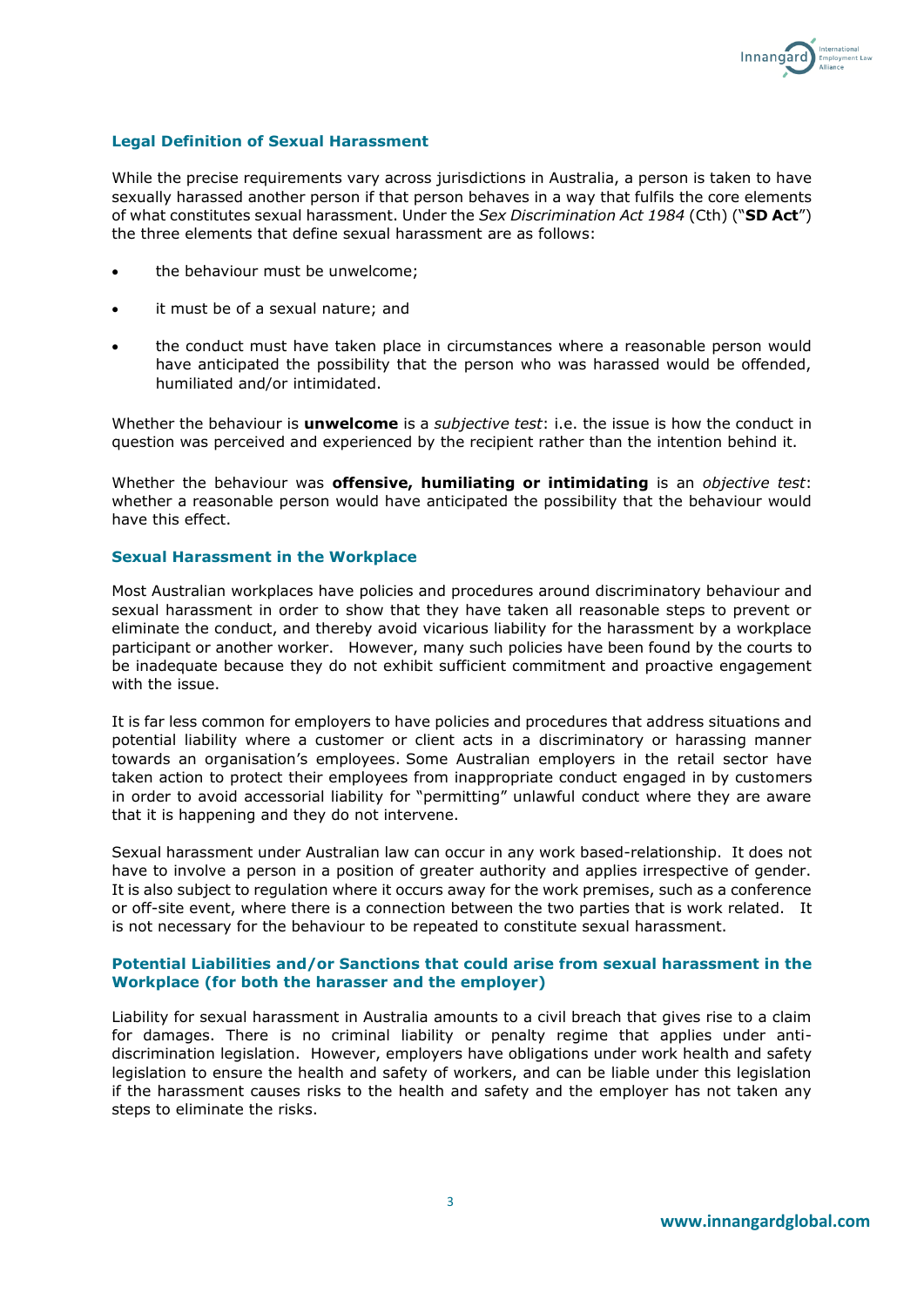

Sexual harassment may be considered an offence under criminal law if it takes the form of an actual or threated assault, indecent exposure, stalking or intimidation or an obscene communication.

## **Interesting Developments or Cases to Report in Australia**

Australian courts set a new benchmark regarding the amount of compensation that should be awarded for sexual harassment (*Richardson v Oracle Corporation Australia Pty Ltd* [2014] FCAFC 82). This changed the long-standing approach of awarding minimal damages for the pain and suffering caused to victims of workplace sexual harassment in order to mirror community attitudes about the harm of sexual harassment. Ms Richardson's sexual harassment case was based on allegations that she was subjected to multiple humiliating comments and sexual advances from a male colleague during her employment with Oracle in 2008. The alleged harassment included comments such as; "Gosh, Rebecca, you and I fight so much, I think we must have been married in our last life", and, "So, Rebecca, how do you think our marriage was? I bet the sex was hot"."

On this basis, the Full Court held that the initial award of damages of \$18,000 did not adequately compensate Ms Richardson for the psychological and reputational damage that she suffered. The Full Court also awarded Ms Richardson compensation for the detriment the harassment caused to the sexual relationship with her partner. As a result of these findings, damages were increased from \$18,000 to \$100,000.

Further, the Full Court found that there was a connection between Ms Richardson's resignation from Oracle and the unlawful sexual harassment. It held that the sexual harassment was a material cause of Ms Richardson's decision to resign and accept a lower paid position. The Full Court awarded Ms Richardson \$30,000 for economic loss.

## **TOP TIPS for International Employers with a Workforce in Australia:**

- Courts in Australia have found it is not enough for employers to "say all the right things" in policies and procedures - they must take complaints seriously and act on and enforce the polices.
- This is not a "set and forget" space on-going training and policy reviews are essential.
- Senior staff must be seen to be modelling appropriate conduct in the workplace for a culture of respect to prevail.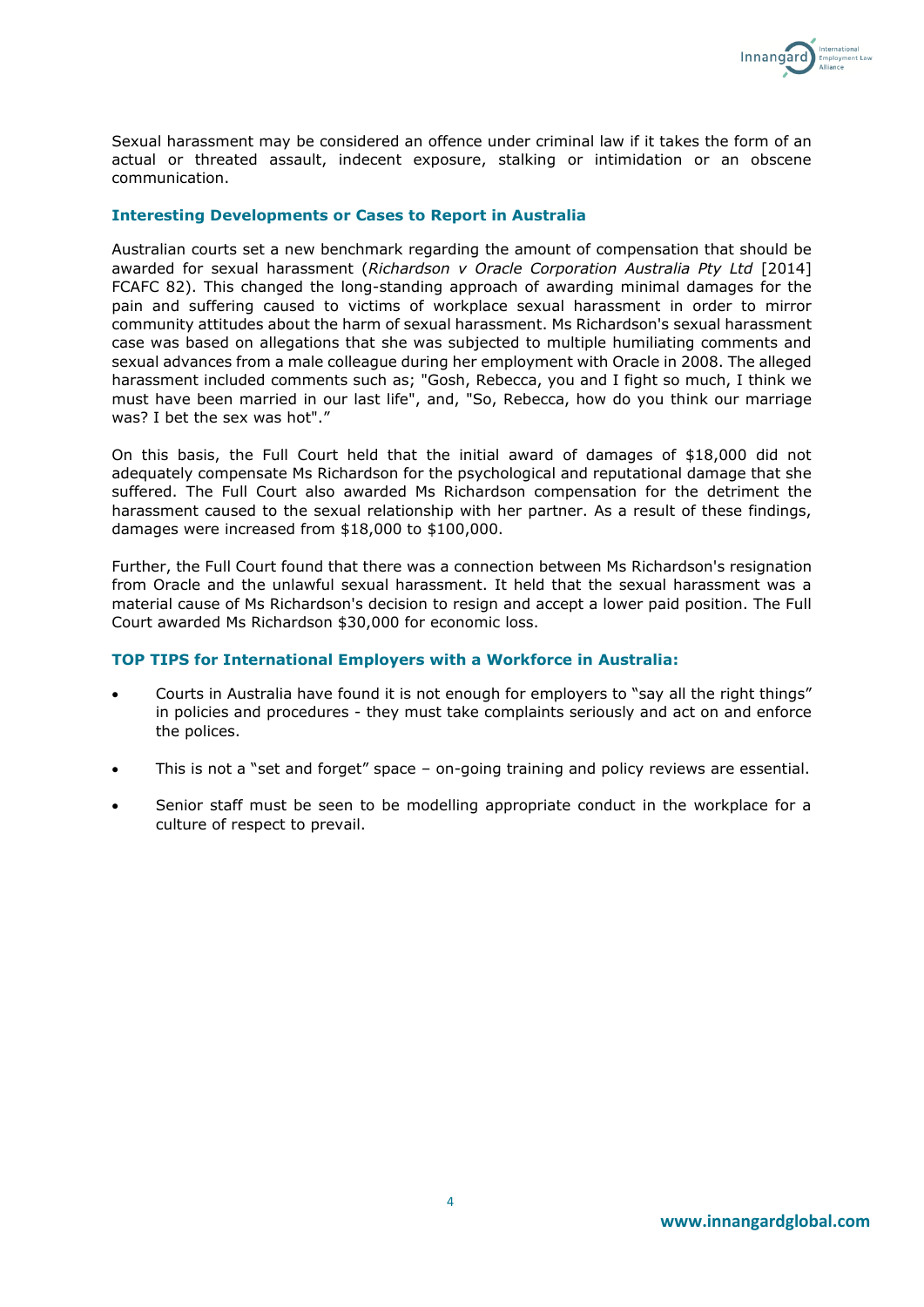

## **CHINA**

#### **Cultural Background**

In China, sexual harassment is a sensitive topic. Under the influence of the traditional conservative culture, women feel ashamed to talk about it and remain silent. With the flourishing feminist consciousness and improvement of women's social status, women tend to increasingly seek justice and protect themselves. Nowadays, the issue of sexual harassment is becoming more and more serious and widely discussed in the whole society.

#### **Recent Examples of Sexual Harassment Scandals**

In 2010, the founder and former president of Shenzhen Sunmoon Education Group was sentenced to four years in jail for raping his subordinate and pay the victim about 600 USD in "compensation". However, employees disclosed that there are more silent victims.

In 2016, a senior manager at the China Minsheng Bank Corp Beijing branch was accused of trying to force a female subordinate to make a sexual encounter. As a result, the manager was dismissed on the grounds of disciplinary punishment and asked to apologise.

#### **Legal Definition of Sexual Harassment**

According to *the Law of the People's Republic of China on the Protection of Women's Rights and Interests*, sexual harassment against women is banned. The victims shall be entitled to complain to the employer or relevant administrative persons.

The legal definition of sexual harassment is contained in provisions of some local regulations. For example, according to *the Measures of Beijing Municipality for Implementing the Law of the People's Republic of China on the Protection of Rights and Interests of Women (2009 Revision)*, any sexual harassment of a woman against her will in forms of language, text, image, electronic information or physical act that contain Sexual content or relate with sex is prohibited.

It is worth mentioning that there is still a blank space for the protection of men from sexual harassment.

#### **Sexual Harassment in the Workplace**

There is no legal definition of sexual harassment in the workplace. According to the local regulation in Shenzhen, it is prohibited to annoy, insult or have indecent behaviours towards women with the advantages of position, employment and other conditions.

A woman who suffered from sexual harassment may file a complaint with the employer, the employer of the perpetrator, the women's federations at various levels of municipality and the department concerned, or directly file a lawsuit to the people's court. After receiving the complaint, the woman's employer, the women's federations at various levels of this municipality and the department concerned shall take measures to criticise and educate the person being accused, to mediate the two sides or to support the complainant to file a lawsuit. Employers and public places shall, according to needs, take measures to prevent and stop sexual harassment of women.

According to the No 619 Order of the State Council *the Special Rules on the Labour Protection of Female Employees,* adopted in 2012, employers shall prevent and prohibit the sexual harassment of female employees in their workplaces. Based on the local regulations, it is compulsory for companies to take measures such as constructing appropriate environment or establishing necessary investigation and complaint mechanism to prevent and stop sexual harassment against women.

The employer has the responsibility to provide a healthy and safe workplace for the employees. There is no doubt that sexual harassment is harmful to the harmony of the workplace.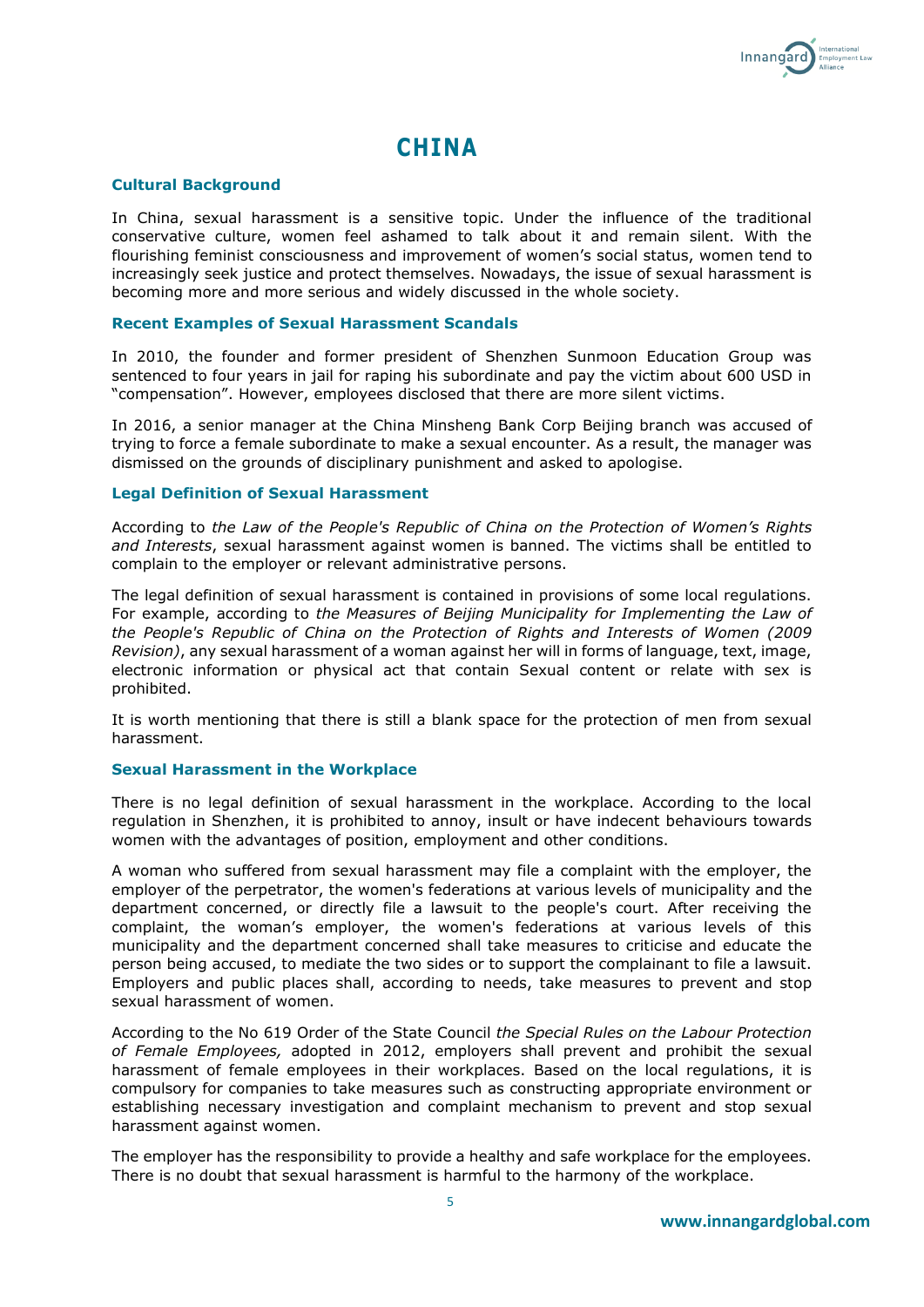

## **Potential Liabilities and/or Sanctions that could arise from sexual harassment in the Workplace (for both the harasser and the employer)**

The employer is liable to undertake the civil compensation responsibility in case of the employer's fault, if the employee suffers physical, and/or mental and reputational damage.

On the basis of laws and regulations, work rules and the employment contracts, the harasser's employment can be terminated unilaterally on the grounds of serious violations of labour discipline or the employer's rules and regulations, no matter if he is a repeated offender or not. According to *the Public Security Administration Punishments Law*, if the harasser has sent obscene or offensive data several times, the harasser shall be detained for no more than 5 days or shall be fined no more than 500 yuan (79.54 USD). If the circumstances are relatively serious, he shall be detained for no less than 5 days but no more than 10 days, and may be concurrently fined no more than 500 yuan.

## **Interesting Developments or Cases to Report in China**

The Jiangsu province drafted amendments in March 2017 to the *Measures on Implementation of the Special Rules on the Labour Protection of Female Employees*. Article 20 provides that the employer should take the following measures to protect female employees from sexual harassment.

- Set up rules and regulations to forbid sexual harassment in the workplace;
- $\checkmark$  Launch a training program of sexual harassment prevention;
- $\checkmark$  Provide a safe workplace against sexual harassment;
- Deal with compliance immediately and protect the employee's privacy;
- Other measures to protect female employees.

## **TOP TIPS for International Employers with a Workforce in China:**

- It is the employers' legal responsibility to prevent and stop any sexual harassment. If the employer has not fulfilled his duty, the employer may be liable to pay compensation.
- Once the employer receives a complaint or report, the employer should start an investigation, stop the harassment immediately, and punish the harasser on the basis of the work rules, such as warning, salary cut, position transfer, suspension or termination.
- Employers should protect employees from all sources of sexual harassment and transfer the employee to another job position when requested by the employee.
- Employers should inform employees of the definition of sexual harassment in the workplace, the sanctions towards the harassers, the mechanism of compliance and disputes resolution, the protective mechanism for the witnesses and whistle-blowers, and responsible institutions for education.
- Monitoring systems are widely used in enterprises nowadays and surveillance video can be used as evidence. However, it is also the employer's responsibility to check the appropriate use of the monitoring system and protect the privacy of all the employees.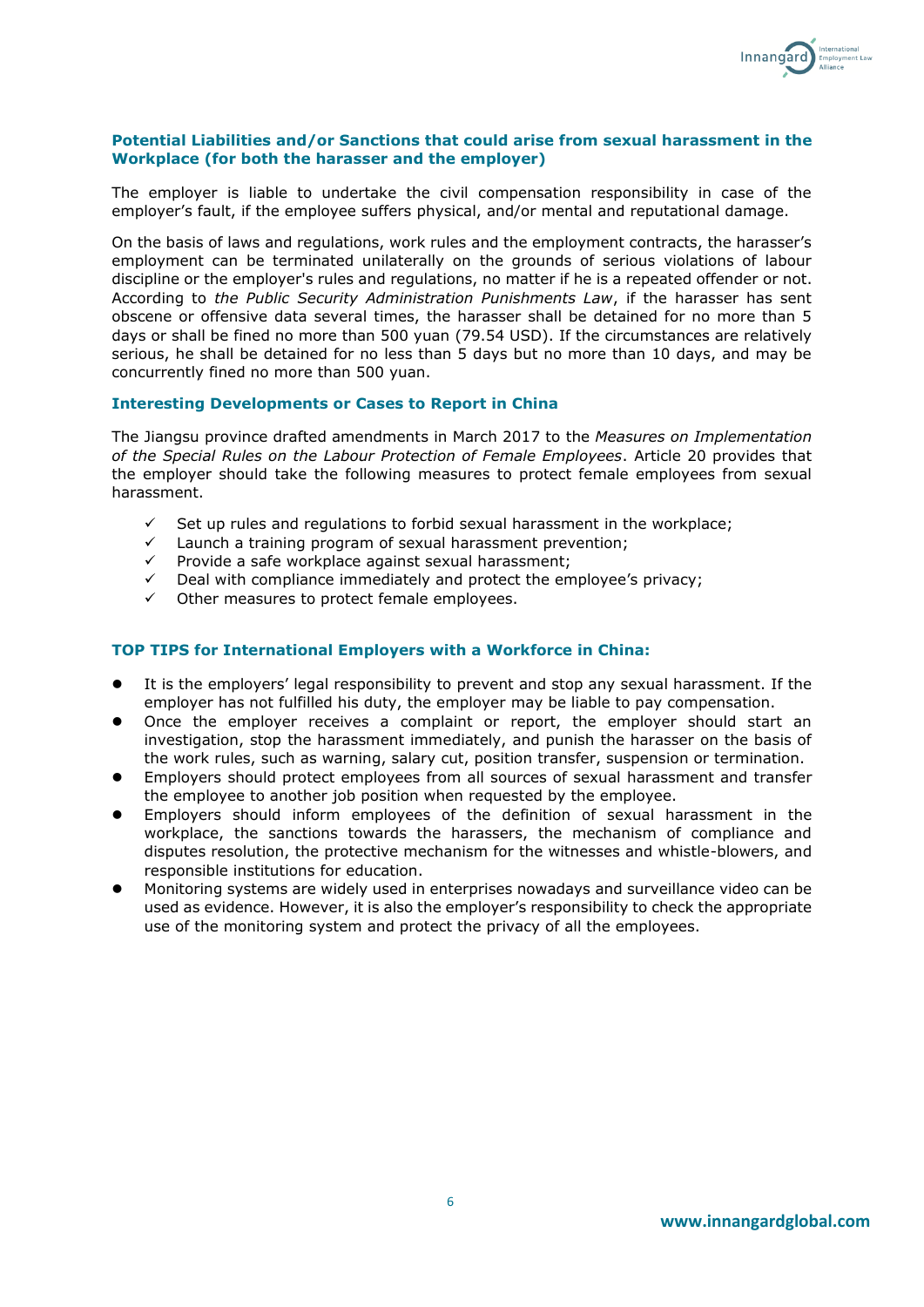

## **ENGLAND**

## **Cultural Background**

Sexual Harassment in the workplace in the United Kingdom has historically been widely unreported. A third of people believe sexual harassment has become less frequent over the last decade. However, a recent poll reported in the Daily Telegraph newspaper suggests that significant numbers of women, and also a lesser number of men, consider that they have been sexually harassed at work. The stark reality of sexual harassment in the workplace needs to be addressed to prevent such acts occurring in the future, but also, to encourage those affected to come forward and have their voices heard.

Previously, employees were not coming forwards in reporting incidents of sexual harassment due to the aspects of shame and the fact that they may not be believed as well as fearing that this may impact on their job security or progression.

There was a problem with how institutions were responding to employees coming forward in terms of not having the relevant resources in effectively dealing with the situation and supporting employees through what could be fairly a traumatic experience.

#### **Recent Examples of Sexual Harassment Scandals**

- Claims of sexual harassment at the BBC have spiked after the Harvey Weinstein scandal.
	- $\circ$  The Corporation says it has received 25 complaints so far this year as bosses encourage staff to come forward
- A number of sexual harassment allegations have been made about senior parliamentary figures from across the UK's political parties in Westminster. One of the more high profile cases involved the UK defence secretary, Sir Michael Fallon, who recently resigned after admitting to repeatedly touching a female journalist's knee at a conference dinner 15 years ago.
	- $\circ$  Leaders of the main political parties have agreed to new cross-party proposals to address sexual harassment, which will include an independent grievance process, improved human resources support, and the establishment of a working group to implement the changes.
	- $\circ$  The prime minister has since launched an inquiry to see whether the reported actions break the ministerial code.
- The President Club charity dinner in London, where 130 women workers were presented with NDAs following the event where the women were groped, propositioned and sexually harassed.
	- o The use of NDAs has been put under the spotlight. The event sparked criticism that such agreements and provisions allow powerful employers to avoid scrutiny and continue abusive or risky practices.

## **Legal Definition of Sexual Harassment**

Section 26 of the Equality Act 2010 provides a general definition: unwanted conduct which has the purpose or effect of violating someone's dignity or creating an intimidating, hostile, degrading, humiliating or offensive environment. Unwanted conduct of a sexual nature can include conduct that could be wanted and then become unwanted. Once unwanted, it is likely to constitute harassment e.g. relationship between two colleagues could break down and conduct which might have been acceptable could become unwanted and constitute harassment.

Less favourable treatment because of a worker's rejection of or submission to harassment of a sexual nature or harassment related to sex or gender reassignment, also constitutes as harassment.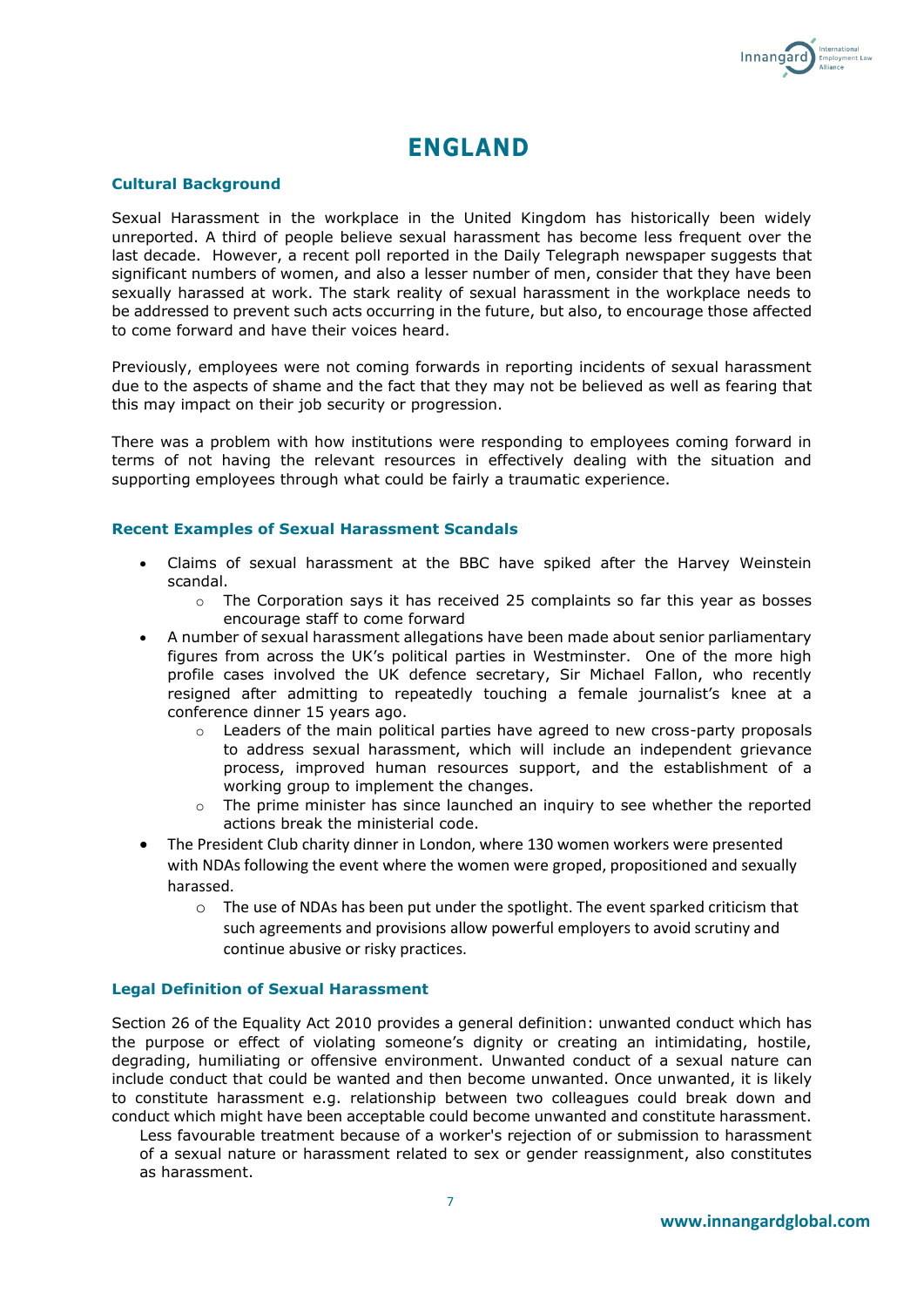

The key element is, purpose OR effect:

- If it is intended to create e.g. hostile environment but does not have that effect – then it meets the "purpose" test.
- o If it is not intended to create e.g. hostile environment but does then it meets the "effect" test.

#### **Sexual Harassment in the Workplace**

- It is not compulsory for companies to implement an internal policy against sexual harassment in the workplace, but it is strongly recommended and common practice. If implemented, it can form part of a defence against a claim for sexual harassment.
- From a Health and Safety perspective, sexual harassment is considered a risk in the workplace as there is an obligation to protect the health and safety of employees and a failure to prevent sexual harassment can be a failure to protect health and safety. This can result in physical safety being compromised (in the form of assault) or mental wellbeing suffering.
- An employer may be liable when an employee sexually harasses a co-worker, unless they can demonstrate that they took all reasonable steps to prevent harassment, e.g. the implementation of a policy, staff training and a process for dealing with complaints. However, a policy is not enough on its own and it should be noted that a high bar is in place for employers to limit liability.
- The harasser does not have to be a supervisor; it can be anyone e.g. a co-worker of the same level or inferior level.
- In order to terminate the harasser's employment contract for cause (fair disciplinary dismissal) the sexual harassment can be a one off instance and does not need to be a repeated behaviour.
- Statute limitation for the victim to file a complaint against the harasser: from 3 months to 6 years depending on which legislation, most commonly 3 months.
- There are no specific provisions in Collective Bargaining Agreements against sexual harassment in the workplace as this does not apply in the United Kingdom.

## **Potential Liabilities and/or Sanctions that could arise from sexual harassment in the Workplace (for both the harasser and the employer)**

For the harasser: financial liability is at the discretion of the tribunal (if employer and employee are liable, they are jointly and severally liable)

- o Regulatory report if person works in regulated sectors;
- o Potential criminal liability if assault or the harassment falls within the Protection from Harassment Act 1997 - liability may include a fine, community service or prison.

For the company: financial liability is at the discretion of tribunal (if employer and employee are liable, they are jointly and severally liable).

Compensation for discrimination and harassment is based on loss suffered by the victim.

- Financial loss (past and future earnings; pension loss; loss of benefits); • Non-financial loss – injury to feelings – usually up to around £42,000
- but can be higher. However, the amount awarded is usually lower;
- Potential liability for personal injury e.g. psychiatric damage; aggravated damages; exemplary damages.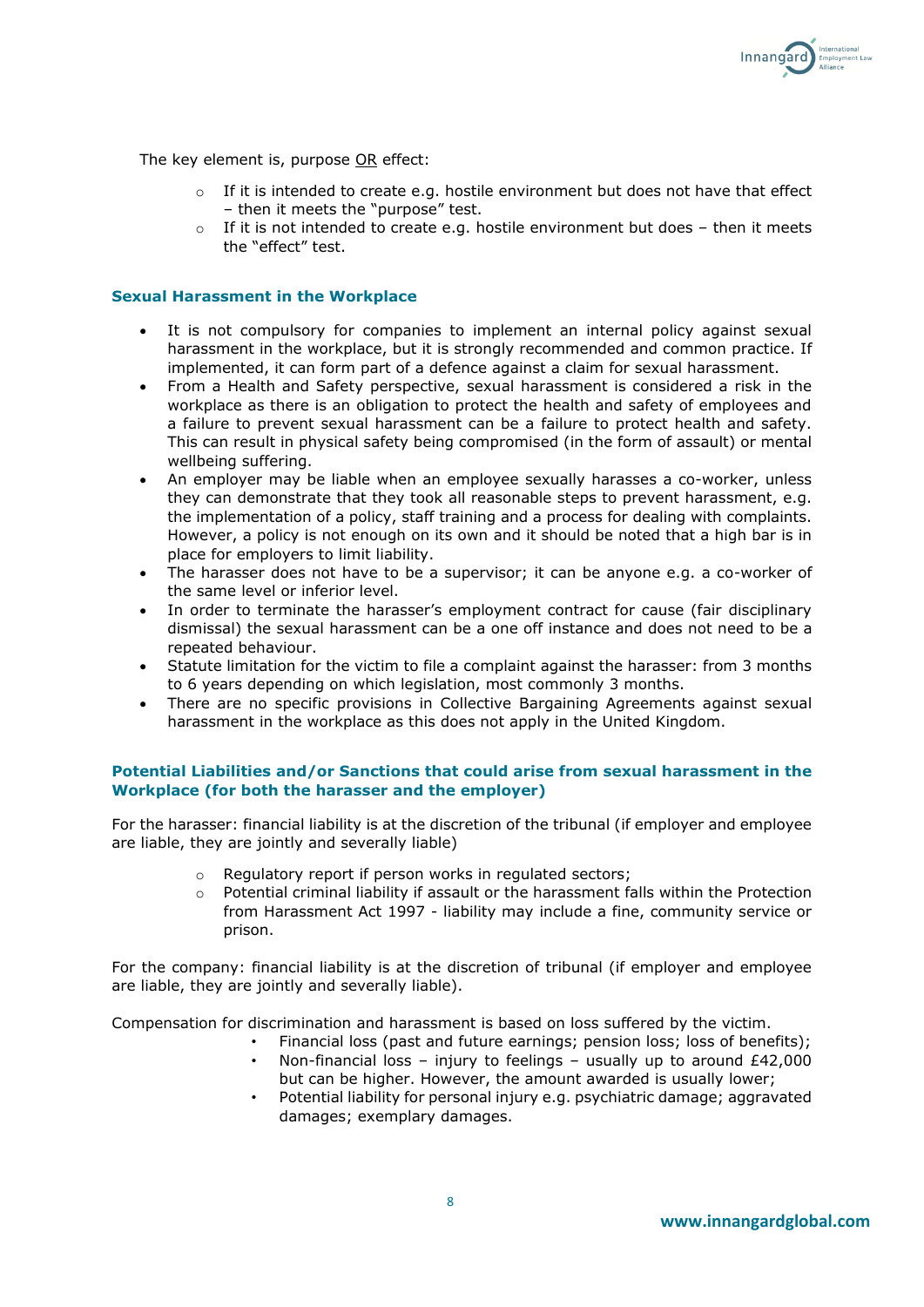

## **Interesting Developments or Cases to Report in the United Kingdom**

Acas has published new guidance for employers on how to identify and support people who face sexual harassment at work. Acas highlights a number of behaviours that could be interpreted as sexual harassment, including the display of explicit images, verbal or written sexual comments or innuendos, unwanted touching and inappropriate jokes or questions about a colleague's sexual behaviour. In addition, the report encourages employers to have sexual harassment policies in place to ensure any incidents are quickly resolved and explains what action to take when historical allegations are reported.

The guidance follows a recent YouGov poll that suggested the majority of British female workers (76%) were confident that if reported, their employer would take a sexual harassment claim seriously.

## **TOP TIPS for International Employers with a Workforce in the United Kingdom:**

- Implement appropriate policies and ensure all the employees receive training on such policies.
- Seek to create an open culture where employees can raise concerns.
- If sexual harassment is reported, the employer must investigate thoroughly and fairly, giving consideration to the victim.
- The recommended steps, if taken, may amount to a 'reasonable steps' defence. Thus, failure to take such actions may mean the employer is more likely to be liable in respect of the alleged victim. However, the employer could be liable even if they have taken such actions as it may not be considered enough.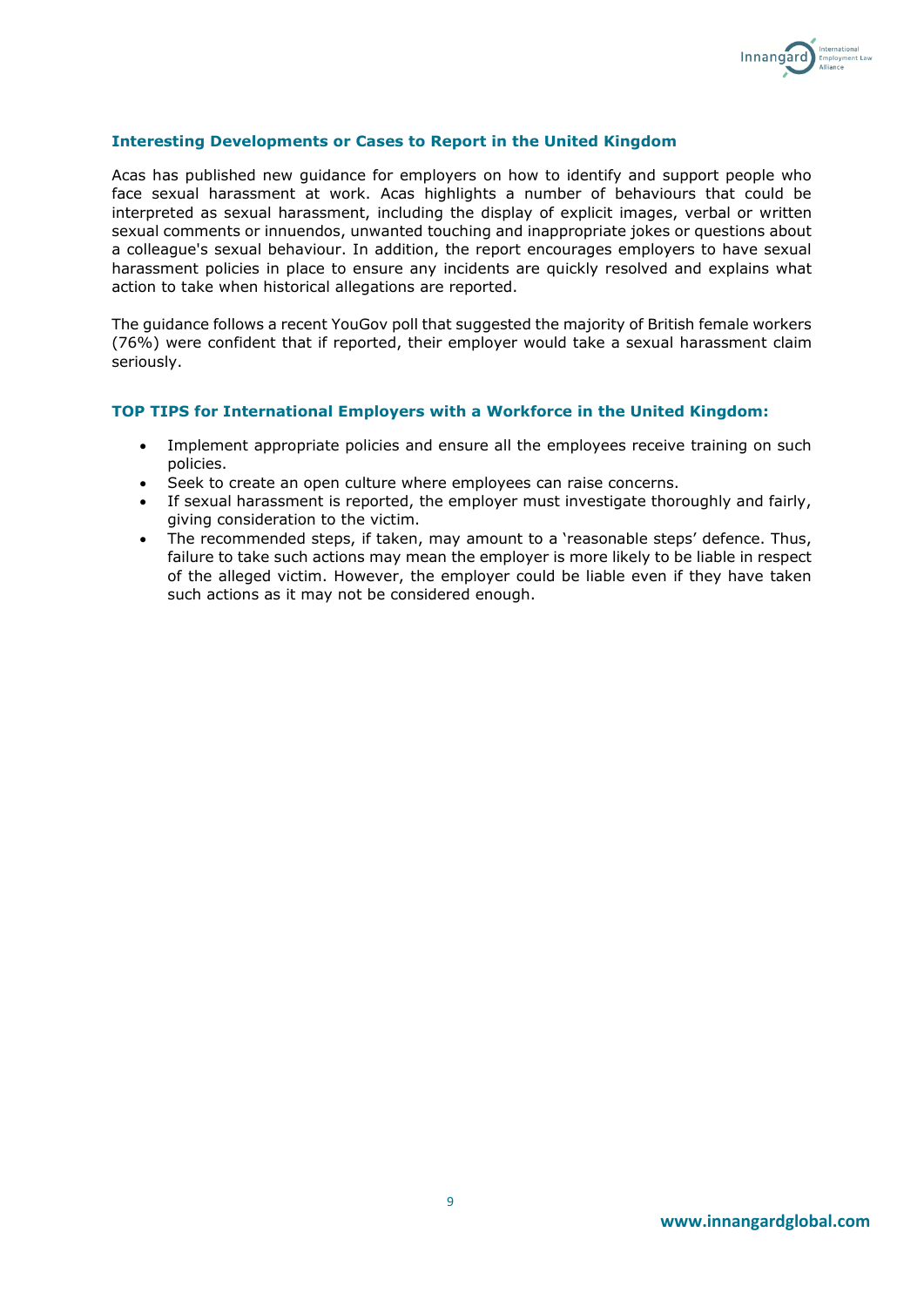

## **FRANCE**

## **Cultural Background**

There are significant cultural differences between France and Anglo-Saxon societies in relation to sexual harassment.

Flirty relationships are commonplace among co-workers, and the "freedom" to compliment a female co-worker on her looks is deeply rooted in French mentalities. This may come as a shock for Anglophone women accustomed to no-nonsense intermingling in the workplace. The same comment on the attractiveness of a female employee, while seen as flattering in France, may be resented as insulting in the USA.

Do French co-workers intermingle more than in other countries? Probably not, but they certainly are more open about it. A bragging womanizer will arouse admiration and jealousy in France, but may risk his career on a sexual harassment trial in a less open-minded country.

The Harvey Weinstein scandal is forcing a rethink of attitudes toward sexual harassment even in France, a country that cherishes its self-image as the land of seduction and romance.

More than 3,000,000 accounts of sexual harassment or abuse have been published under the French equivalent of #MeToo on Twitter, though some conservatives say that the new trend amounts to an attack on the French "way of life" in the name of US-style puritanism.

France might have been behind certain countries in the area of protection against sexual harassment but has hopefully reached a turning point, with the Weinstein scandal as a trigger.

## **Recent Examples of a Sexual Harassment Scandals**

In May 2011, Dominique Strauss Kahn, then France's likely future President, was arrested and charged with the sexual assault and attempted rape of a housekeeper in a New York hotel. This widely publicized case led to the downfall of one of France's most prominent politicians. A settlement was signed and all charges were dropped, but in the aftermath allegations of sexual misconduct including attempted rape surfaced and soon "DSK" was prosecuted in France. For many in this country, where privacy, even for public figures, is considered sacrosanct, these revelations crossed a threshold beyond other politicians' escapades.

Although this is the most striking affair of the past decade, many other prominent figures have been caught in similar scandals in the wake of the Weinstein tsunami.

## **Legal Definition of Sexual Harassment**

In France, we had to wait until 1992 for a statutory act to expressly prohibit sexual harassment, which definition was restricted to cases involving abuse of professional hierarchical power and the use of "orders, threats, constraint, or serious pressure".

Outside of this specific fact pattern, the behaviour would fall under the classification of moral harassment.

Back then, the legislator refused to extend the definition of sexual harassment to any sexrelated behaviour bound to offend a person's dignity, such as offensive statements or bad taste jokes. Absent the intention to obtain sexual favours, there was no sexual harassment. Any inappropriate behaviour, such as the display of pornographic material, was likely to qualify under certain conditions as moral harassment, but not sexual harassment. Sending romantic poems to a co-worker with no offensive content also did not qualify as sexual harassment, according to the ruling of an Appellate Court.

Even this restrictive prohibition raised concerns that the door was opened to frivolous claims, such as those supposedly filed in the USA. Though illegal in France, sexual harassment was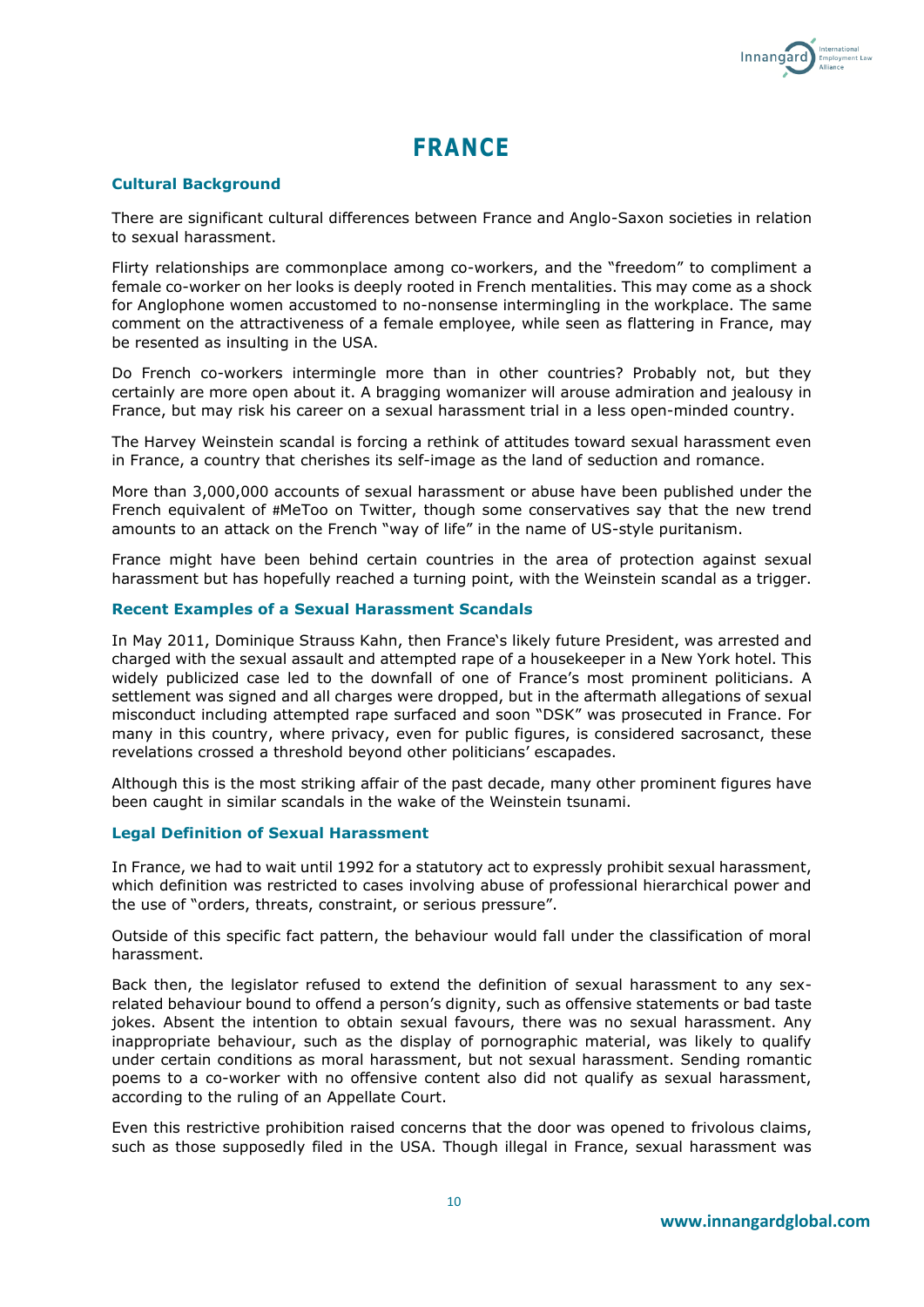

still a kind of joke the French liked to cite when making fun of their supposedly up-tight, cross-Atlantic neighbours.

The *2002 European Directive* adopted a more extensive definition of sexual harassment which includes any inappropriate behaviour referring to sex and creating a hostile working environment. The harasser, under such Directive, does not necessarily have to be a superior and does not have to seek sexual favours. The concept of sexual harassment is therefore here subjective.

This Directive also states that sexual harassment constitutes gender discrimination, thereby adopting the Anglo-Saxon concept of sexual harassment: had the victim been a man rather than a woman or a woman rather than a man, she/he would not have been harassed.

The penal code, as revised in 2002, qualifies sexual harassment as sexual violence, stating "no employee can be penalized nor dismissed for having submitted or refusing to submit to act of harassment of any person whose goal is to obtain favours of sexual nature for his own benefit or for the benefit of a third party".

## **Sexual Harassment in the Workplace**

A new statutory law was adopted in France in 2002, which widens the scope of sexual harassment by eliminating the prerequisite according to which the harasser must be a superior: "horizontal" harassment (among two co-workers on the same level of the org. chart) and even harassment from a subordinate towards a superior are now admitted. The harasser must have a sexual goal in mind, but the victim's career is not necessarily at stake.

This statutory law also creates an evidentiary system favourable to the victim in order to take into account the particular difficulties faced in order to prove a subjective situation: the plaintiff must come up with some evidence establishing a presumption of sexual harassment. The plaintiff must then reverse the presumption.

## **Potential Liabilities and/or Sanctions that could arise from sexual harassment in the Workplace (for both the harasser and the employer)**

The harasser is facing a two-year imprisonment sentence and a fine of 30.000 euros, in addition to damages for the victim. The statute of limitation is six years after the last aggression. Compared with the U.S., monetary damages are typically so small as to only have symbolic value; moreover, punitive damages do not exist.

The victim can also obtain damages from the employer for not having prevented the sexual harassment; in other words, for failure to provide a safe working environment.

A far as prevention is concerned, France is in compliance with European law and, like Anglo-Saxon countries, tends to place a quasi-automatic responsibility on the employer who does not prevent sexual harassment from happening at the workplace.

This is because the employer's duty to provide a safe working environment is an "obligation de résultat", i.e. duty to achieve a result, as opposed to a simple duty to do one's best efforts.

When the sexual harassment has culminated in termination of their employment, sexual harassment victims can ask the labour court to declare that the termination is void and obtain back pay for the period between the date of termination and the court's decision, on top of damages for wrongful termination.

Despite a heavy cultural activism, and thanks to the influence of European law, France has finally recognized the seriousness of sexual harassment issues and taken appropriate actions.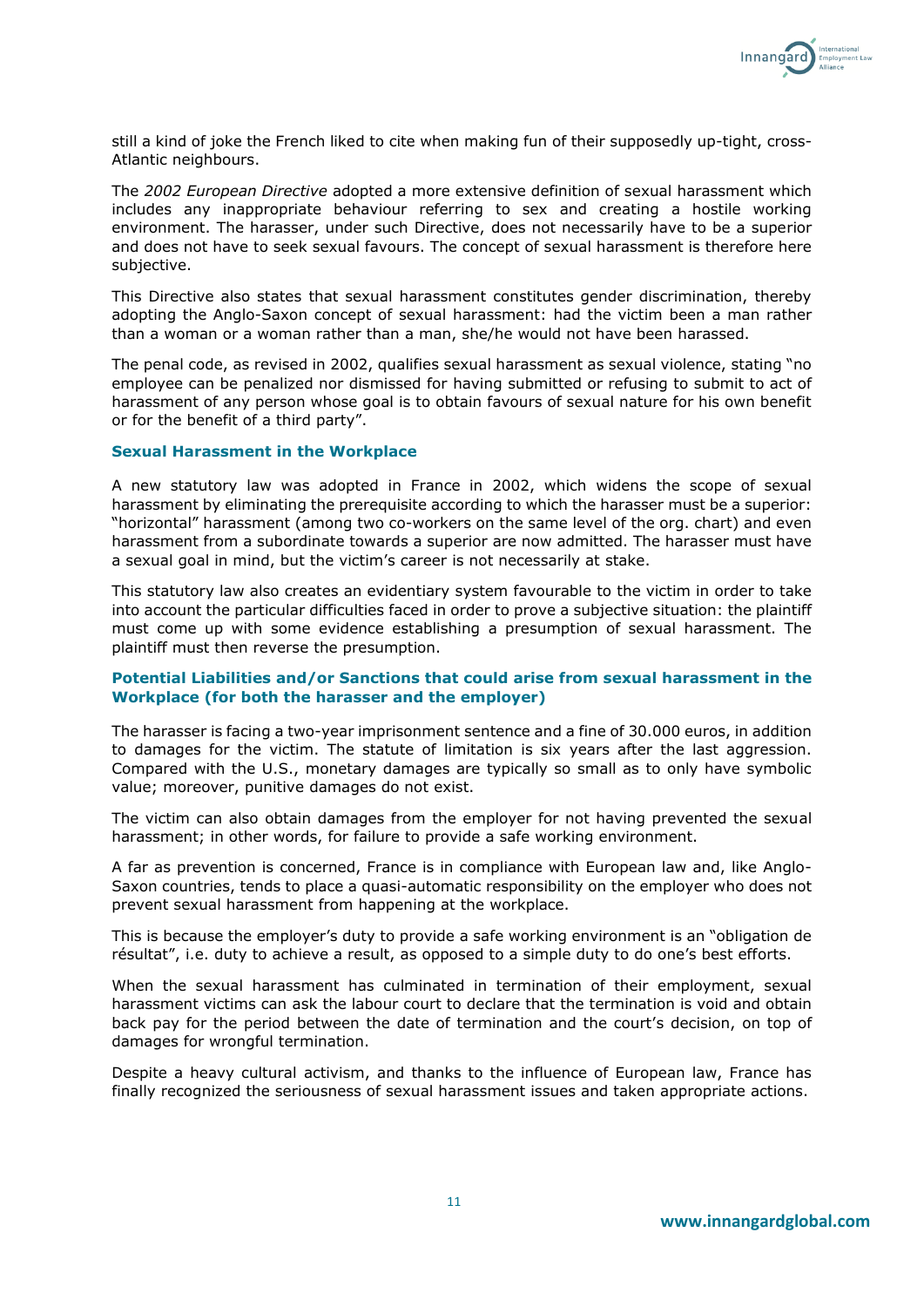

## **Interesting Developments or Cases to Report in France**

The number of claims based on sexual harassment is increasing; such claims being usually brought jointly with a claim for unfair dismissal. According to a recent survey, one out of five women declared to have been victim of sexual harassment.

However, criminal complaints for sexual harassment are not prosecuted in more than 90 % of the cases for lack of sufficient evidence. In addition, most of the women that complain about sexual harassment end up losing their employment.

As a result of the widely publicized recent scandals in both the U.S. and here, the Ministry of Labour has announced a new Act for the end of 2018, aiming at reinforcing the protection of victims that report their harasser.

## **TOP TIPS for International Employers with a Workforce in France:**

The French Labour Code requires that employers include prevention of sexual harassment in the company's internal regulations and to post the internal regulation in the firm and places of recruitment.

Since January  $1<sup>st</sup>$ , 2018, companies with more than 50 employees must put in place a whistleblowing scheme aiming at ensuring whistle-blowers protection when they report an offence such as, but not limited to, sexual harassment.

When an offence is reported under the scheme, the company has a duty to carry out an internal investigation. Failure to do so, when the reported facts appear to be *prima facie* serious, exposes the recipient of the alert to a one-year prison sentence and a 15,000 euros fine.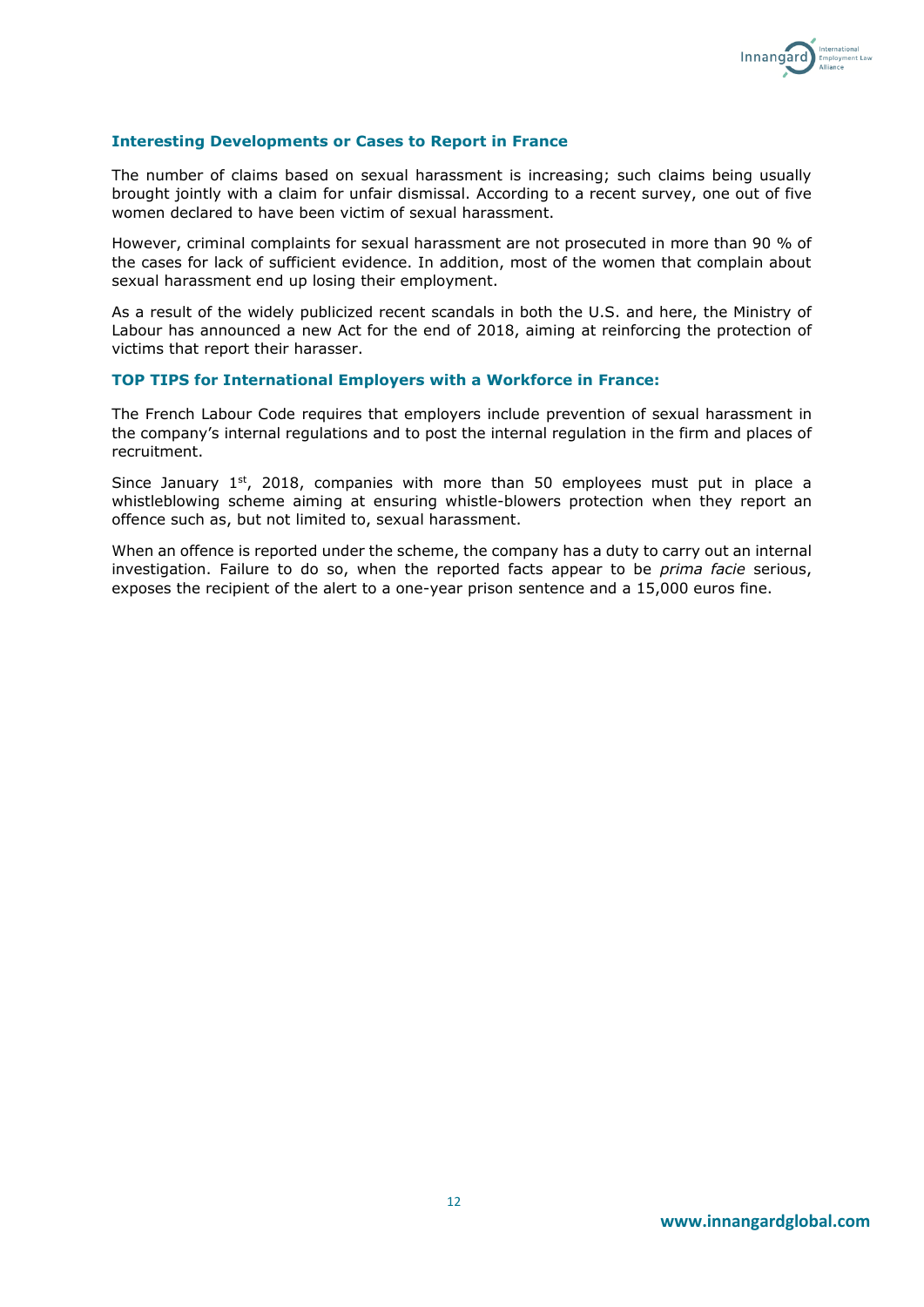

## **GERMANY**

#### **Cultural Background**

For a long time, sexual harassment was more or less a non-issue in Germany. During the seventies the feminist movement tried to get public attention for this topic and started to encourage the persons concerned. However, affected employees were afraid to lose their job, of receiving the blame themselves and being accused of damaging the reputation of a colleague or boss.

#### **Recent Examples of a Sexual Harassment Scandals**

With the mass harassment incident in Cologne on New Year's Eve 2016 and with lots of scandals all over the world the topic got more and more public awareness, also in politics.

A recent example of a sexual harassment claim that got a lot of public attention is the case of Ms. Sawsan Chebli, a German undersecretary of state. Ms. Chebli was invited to a conference as a speaker, but the chairman, a former German ambassador failed to recognize her and then said to Ms. Chebli and the audience that he had not expected the speaker to be such a young and beautiful woman. While Ms. Chebli and one part of the public complained about apparent sexism, others regarded this as just a somewhat awkward reaction and old-fashioned compliment to ease the situation.

While a lot of reports on sexual harassment and individual stories can be found in the media, huge sexual harassment scandals seldom occur. A statistic published by the Federal Statistical Office shows that in 2015 there have been 16 % who felt harassed, mostly through verbal action.

## **Legal Definition of Sexual Harassment**

In Germany, there are in essence two legal definitions of sexual harassment. The civil law concept is broader than the criminal law one. Before the introduction of sec. 184i StGB was introduced into the Criminal Code in November 2016, prosecution could only be based on sec. 177 StGB ("sexual assault by use of force or threats; rape") and insult (sec. 185 StGB). Sec. 177 StGB requires a breaking of the physical resistance of a woman. By contrast, sec. 184i StGB merely requires a physical (not only verbal) "contact" that is sexually determined. An indication for this determination is the motivation of the offender. This is presumed if the perpetrator touches the victim on the genitals or takes actions that typically require sexual intimacy between those involved. In addition, this touching must result in the victim feeling sexually harassed.

Sexual harassment in the workplace is defined in sec. 3 (4) AGG as a discrimination, when an unwanted conduct of a sexual nature, including unwanted sexual acts and requests to carry out sexual acts, physical contact of a sexual nature, comments of a sexual nature, as well as the unwanted showing or public exhibition of pornographic images, takes place with the purpose or effect of violation the dignity of the person concerned, in particular where it creates an intimidating, hostile, degrading, humiliating or offensive environment.

## **Sexual Harassment in the Workplace**

While it is not compulsory for employers to implement an internal policy (or code of conduct) against sexual harassment in the workplace, they have to establish and announce a complaints office, sec. 13 AGG. Consequently, if an employee calls the complaints office because of sexual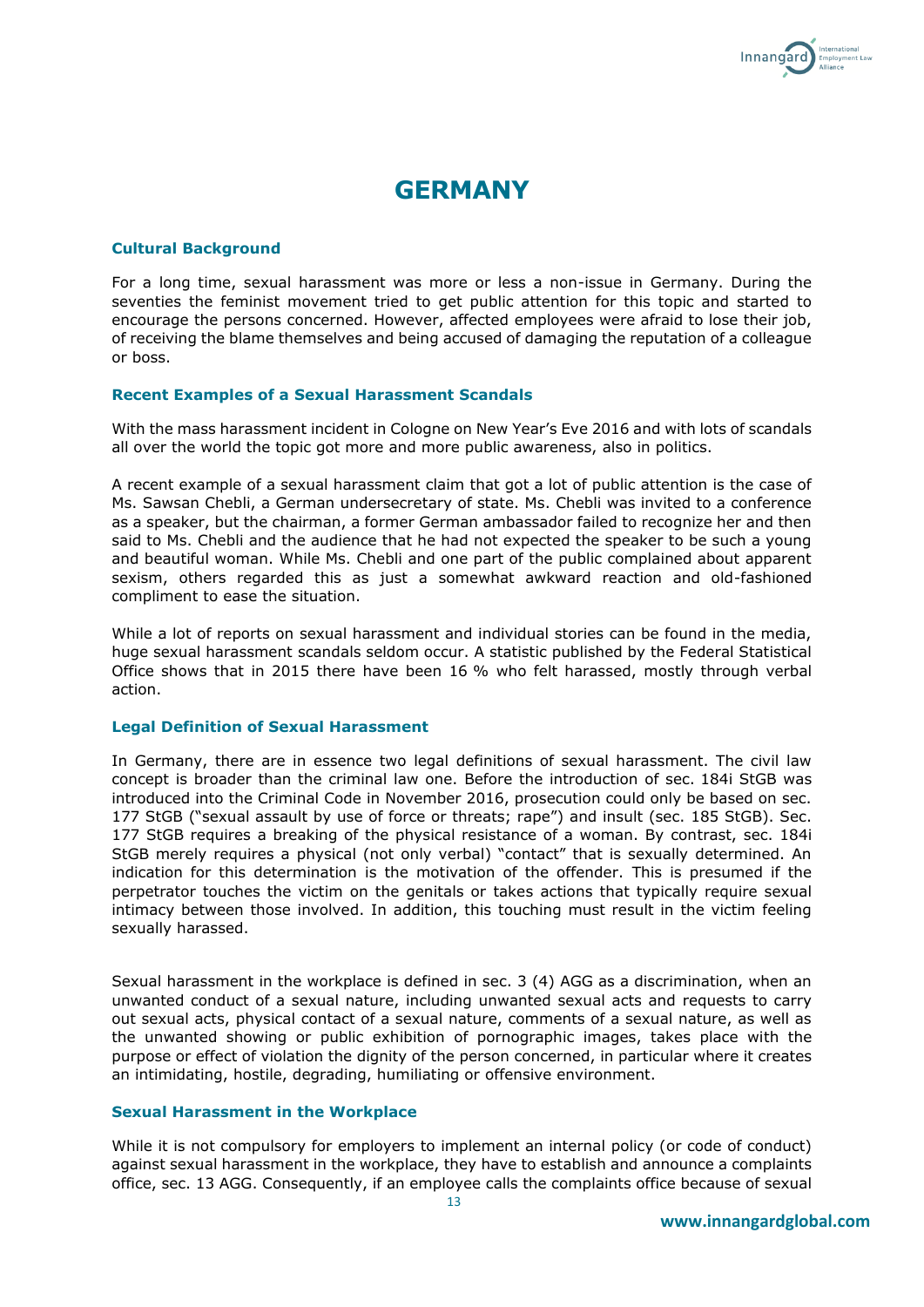

harassment, the employer has to safeguard that the allegations are reviewed and that the complainant is informed about the outcome. Should the complaint be found to be correct, there are several options: admonition, written warning, relocation and termination of the offender. Depending on the individual case and the intensity of the intervention, the employer has to consider and choose the appropriate measure. Where the employer takes no or obviously unsuitable measures, pursuant to sec. 14 AGG the affected employee has the right to refuse work without loss of pay insofar as this is necessary for her/his protection.

A works council has no co-determination rights regarding the establishment of a complaints office; however, it does concerning the details of the complaints procedure. This can also be regulated in a Works Agreement (*Betriebsvereinbarung*). Such collective agreement are often beneficial for both sides: The employees find clear procedures and information on what to do while the employer ensures to be informed at an early stage about potential misconduct and is enabled to take appropriate actions (the latter point being important to mitigate the risk of claims for damages and compensation).

## **Potential Liabilities and/or Sanctions that could arise from sexual harassment in the Workplace (for both the harasser and the employer)**

## **For the employer**

- Unlawful discrimination amounts to a breach of contract and an employee may be able to bring a claim for damages against the employer under sec. 15 AGG.
	- $\circ$  Such a claim for damages will cover any material loss incurred by the employee.
	- $\circ$  An employee can also claim reasonable compensation for any non-financial damage suffered. Such claims may arise irrespective of whether the employer is at fault.
	- $\circ$  One fact that has been criticized in the public discussion is that sec. 15 (4) AGG requires the victim to assert the claim in writing within a period of two months (from learning of the discrimination), unless different provisions in a collective bargaining agreement apply.
	- $\circ$  Another problem is that if the harasser is the employer himself the only remedy for the person concerned may be to claim compensation. In these cases, the employee often chooses to terminate the employment relationship.
	- o Furthermore, the regulations of the General Act on Legal Treatment (AGG) don't apply for freelancers. They have to rely on the limited remedies of the Civil Code.
- In severe cases the employer's management may also be subject to criminal prosecution for insult and/or defamation (sec. 185 ff. StGB), if the situation has been grossly mishandled.

## **For the harasser**

- Sexual harassment can justify the dismissal of the perpetrator, including extraordinary i.e. immediate termination (depending on the severity of harassment and consideration of the whole situation).
- Besides, the victim can claim damages against the harasser in a civil law procedure.
- Furthermore, in case of physical harassment, the harasser also has to expect criminal prosecutions (fines or up to five years imprisonment).

## **TOP TIPS for International Employers with a Workforce in Germany:**

- The complaints procedure should be recorded in written form, e.g. in a Code of Conduct or guideline or in a works agreement.
- The employer should improve general awareness among management and staff about what may constitute sexual harassment and about the rights and obligations of the employees. Internal professional development and/or coaching should be offered. Documentation of the employer's compliance efforts can be used to mitigate risks of damages and compensation.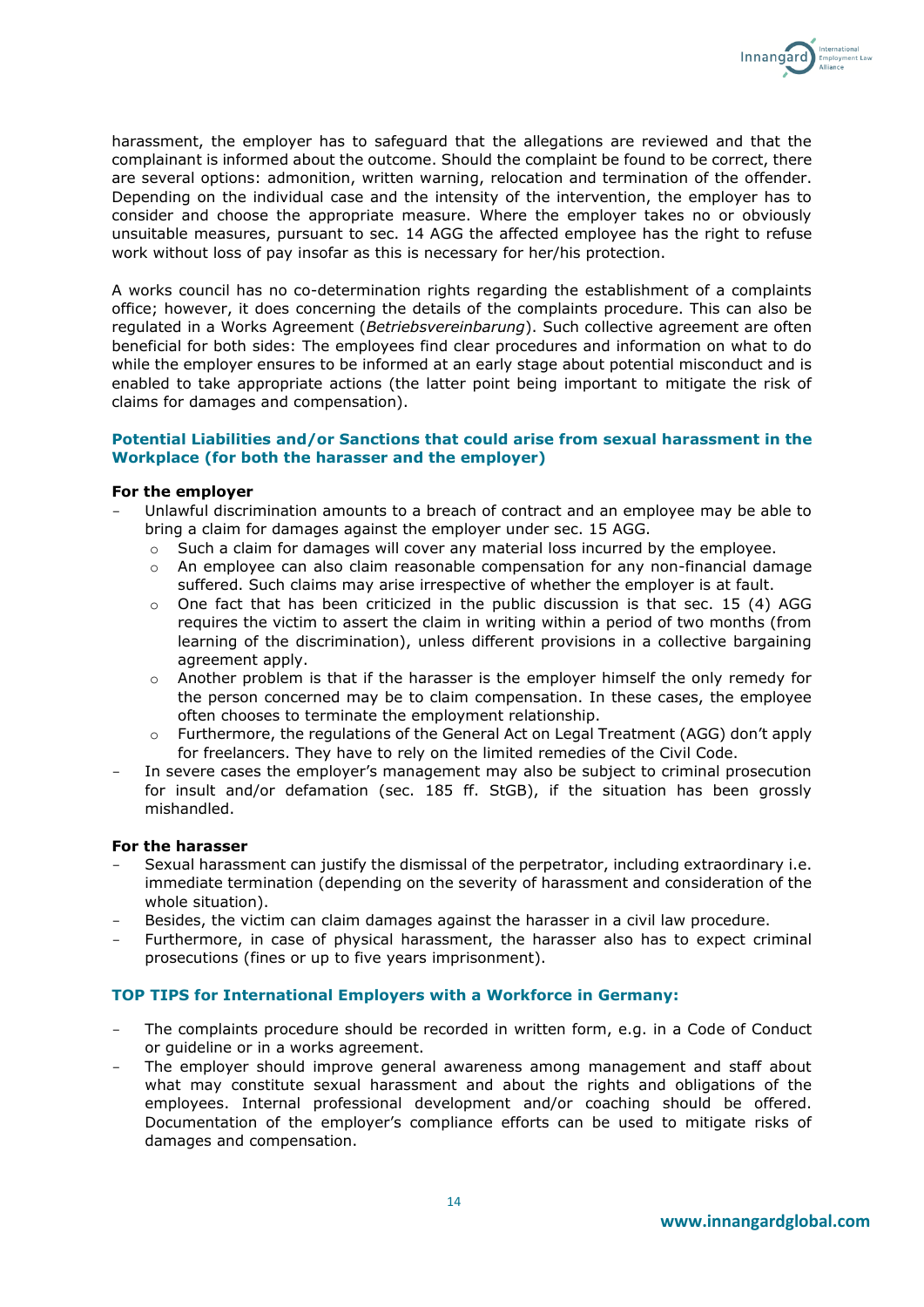

## **IRELAND**

## **Cultural Background**

Since achieving independence in 1922, Ireland has had a notoriously conservative cultural reputation, largely stemming from close ties between the State and the Roman Catholic Church. Until relatively recently women were not permitted to work in the public sector after marriage (1973), and discussion about sexual issues was relatively taboo. In addition, for historical reasons, a culture of silence subsisted for some time, which made individuals reluctant to speak up about colleagues' wrongdoing. The combination of these factors led to a society where sexual harassment largely came to public awareness only through innuendo and rumour.

The Church's waning influence over the last 20 years and Ireland's evolution into a more global and outward-looking society have resulted in discussion of sexual assault and harassment becoming less taboo. Much like the rest of the world, recent high-profile cases/accusations have spurred further discussions such that prominent individuals about whom (at most) longstanding rumours have circulated are now being expressly identified as serial sexual harassers.

#### **Recent Examples of Sexual Harassment Scandals**

This year, the former artistic director of Dublin's Gate Theatre has been the recipient of a number of historic allegations ranging from verbal harassment to inappropriate behaviour towards staff and colleagues in the arts community. This has resulted in the Gate Theatre initiating internal investigations, the results of which are unlikely ever to be made public.

An up-and-coming radio and television comedian has also been accused by a number of colleagues and third parties of inappropriate behaviour, including sexual assault and harassment, resulting in the termination of his employment by TodayFM and the cancellation by the national broadcaster of a television series in which he was involved. Criminal investigations are apparently also ongoing.

## **Legal Definition of Sexual Harassment**

The Employment Equality Acts 1998-2015 protect employees from employment-related sexual harassment. The Acts describe sexual harassment as any form of "unwanted verbal, non-verbal or physical conduct of a sexual nature". In both cases it is defined as conduct which "has the purpose or effect of violating a person's dignity and creating an intimidating, hostile, degrading, humiliating or offensive environment for the person" and it is prohibited under the Acts.

The "unwanted conduct" includes spoken words, gestures or the production and display of written words, pictures and other material. This includes offensive gestures or facial expressions, unwelcome and offensive calendars, screen-savers, e-mails and any other offensive material.

The harassment can be by a fellow worker, employer or someone in a superior position, a client, a customer or any other business contact. It can take place at work or on a training course, on a work trip, at a work social event or any other occasion in respect of which the employer ought reasonably to have taken steps to prevent it.

While general harassment is a criminal offence, as is sexual assault (including at very low levels where "*in circumstances of indecency*"), sexual harassment in and of itself is not a specific criminal offence.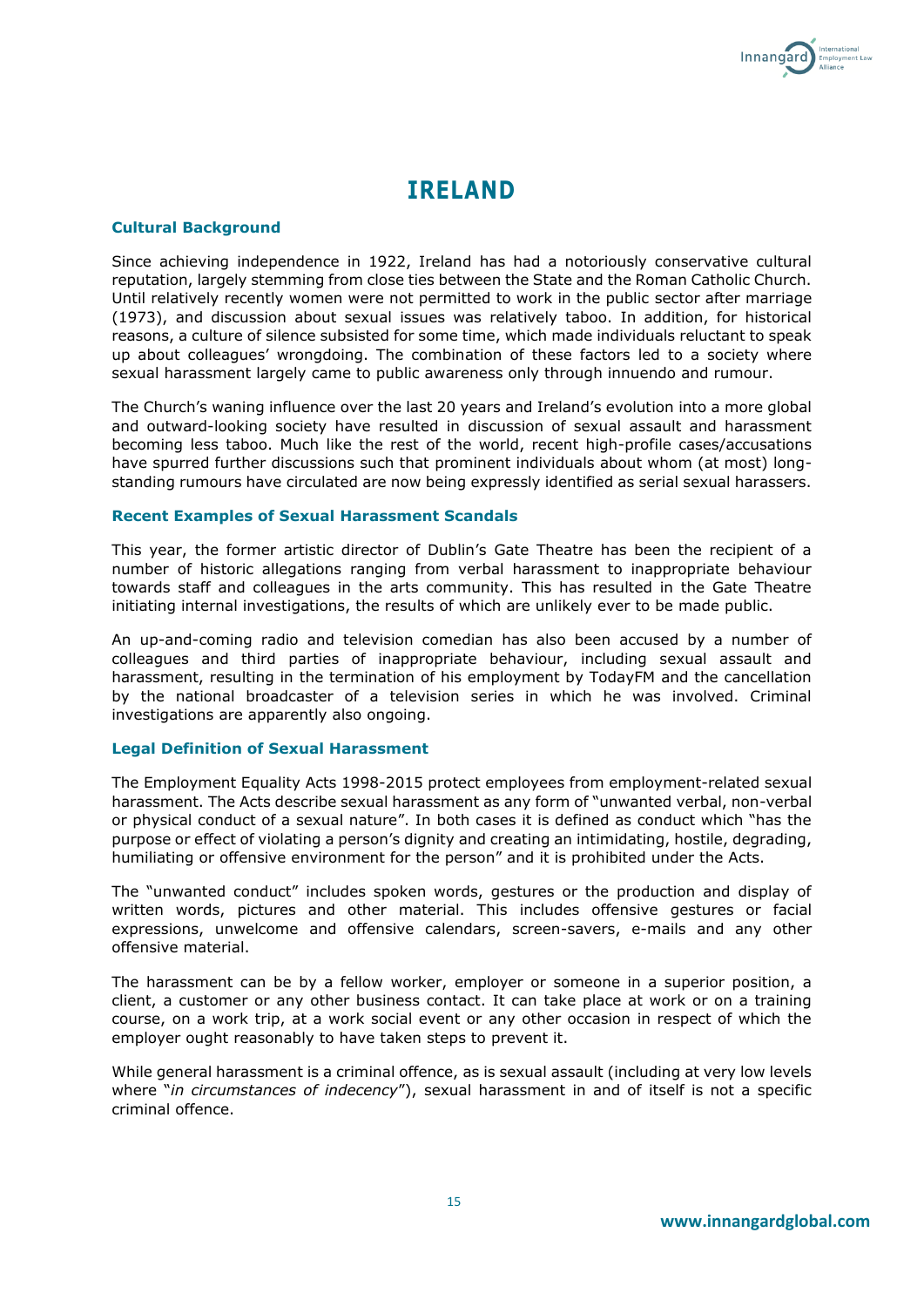

## **Sexual Harassment in the Workplace**

Companies are heavily encouraged to implement internal policies to address harassment on any of the 9 protected grounds of discrimination, including and perhaps in particular sexual harassment. They are also heavily encouraged to put in place an equality/dignity at work policy, which puts employees on notice of their own obligations.

An approved code of practice is available from the Workplace Relations Commission (Statutory Instrument 208 of 2012 Employment Equality Act 1998 (Code of Practice) (Harassment) Order 2012). The matter is also considered a health and safety risk, which can and does on occasion lead to High Court claims for personal injury, and a code of practice is available from the Health and Safety Authority.

Employers can be held vicariously liable when an employee sexually harasses a co-worker and, where they do not address sexual harassment matters, this can result in their being respondents to either claims pursuant to the Employment Equality Acts or for constructive dismissal or even High Court claims. Where employers do not have any policy in place, this drastically reduces their ability to defend such claims. A defence for an employer is if it has taken steps that are reasonably practicable to prevent sexual harassment. The Labour Court has made clear that employers must be conscious of the possibility of sexual harassment occurring and show, at a minimum, that a clear anti-harassment or dignity at work policy was in place before the harassment occurred, that the policy was effectively communicated to all employees, and that management personnel have been trained to deal with incidents of harassment and to recognise its manifestations.

## **Potential Liabilities and/or Sanctions that could arise from sexual harassment in the Workplace (for both the harasser and the employer)**

## **For the Employer:**

As above, employers can face actions pursuant to the Employment Equality Acts or the Unfair Dismissals Acts (the latter where the harassment has resulted in the recipient's resignation). In both cases, compensation is up to two years of the employee's remuneration, although this is limited to actual losses (ie loss of earnings) in the case of constructive dismissal. Gender discrimination claims, which can arise from sexual harassment, may also be issued in the Circuit Court, where compensation is unlimited. These claims must be brought within 6 months of the cause of action. However, if a continuum of the alleged harassment can be demonstrated, the Labour Court have found that it can change the time limit for consideration.

Employers can also face High Court proceedings for personal injury, where the recipient of harassment can establish that he/she has sustained a psychiatric injury as a result of the harassment. If the claim is successful, compensation for injury, loss of earnings and loss of future earnings may be awarded. General damages for injury are generally no more than €60,000 and, in practice, loss of earnings is not often awarded (although this may change and depend on the individual circumstances of the case). These claims must be brought within 2 years of the cause of action.

#### **For the Harasser:**

Sexual harassment can result in the dismissal of the harasser, whether with or without notice, provided the employer has used a fair and thorough procedure, including an investigation of whether the harassment, on the balance of probabilities, occurred.

Cases of physical harassment could also be reported to the Garda Síochana (the Irish police force) and may be prosecuted accordingly. The recipient can pursue the harasser for damages in a civil claim but, in practice, the employer is the more frequent target for such claims.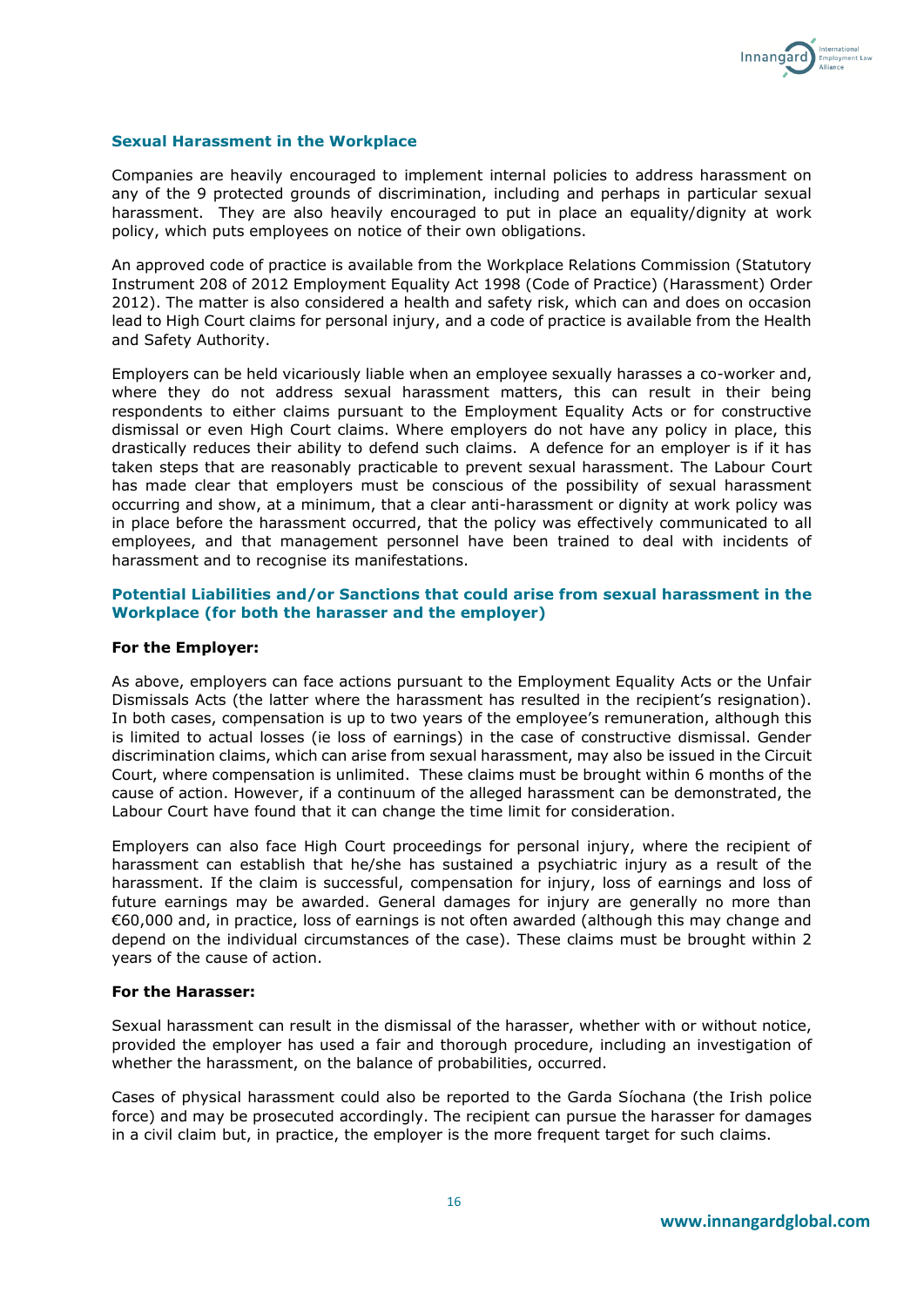

## **Interesting Developments or Cases to Report in Ireland**

The majority of cases involving sexual harassment appear to be settled before hearing, presumably for fear of reputational damage, and one of the last widely reported case before the Workplace Relations Commission was in 2016, involving the employee of a "major retailer" (such cases are reported anonymously) who was continuously subjected to offensive remarks of a sexual nature by colleagues between 2010 and 2012. The employer had a written policy in place, which was in English only and was deemed inadequate where the harassers appear not to have been proficient English speakers. The employees' manager was untrained and had only the vaguest understanding of what constituted sexual harassment; he allegedly dismissed the harassers' behaviour as their being "just young lads". The employee was awarded €15,000.

A recent High Court judgment, *Lyons v. Longford Westmeath Education and Training* Board [2017] IEHC 272, has potentially troubling ramifications for sexual harassment complaints in the workplace. *Lyons* does not pertain to sexual harassment but rather to an employer's bullying investigation, in respect of which the High Court found that the alleged perpetrator of bullying ought to have been permitted legal representation during the investigation process and, furthermore, that he or his lawyer ought to have been permitted to cross-examine the complainant. Because the alleged perpetrator had not been afforded these entitlements, the process was deemed in breach of his Constitutional right to fair procedures and the employer consequently had no right to proceed to disciplinary hearing. The case to an extent turns on its particular facts, and on the particular High Court judge. However, there are some concerns about the potential dampening effect it could have on complaints of sexual harassment. The decision is currently under appeal.

#### **TOP TIPS for International Employers with a Workforce in Ireland:**

- As above, it is not only important to have written policies in place but also to ensure that these are communicated to employees and that mangers are trained to deal with complaints in accordance with the policies.
- When a complaint is made, it must be taken seriously and dealt with expeditiously but, at all times, we recommend taking specific advice on the application of the procedure.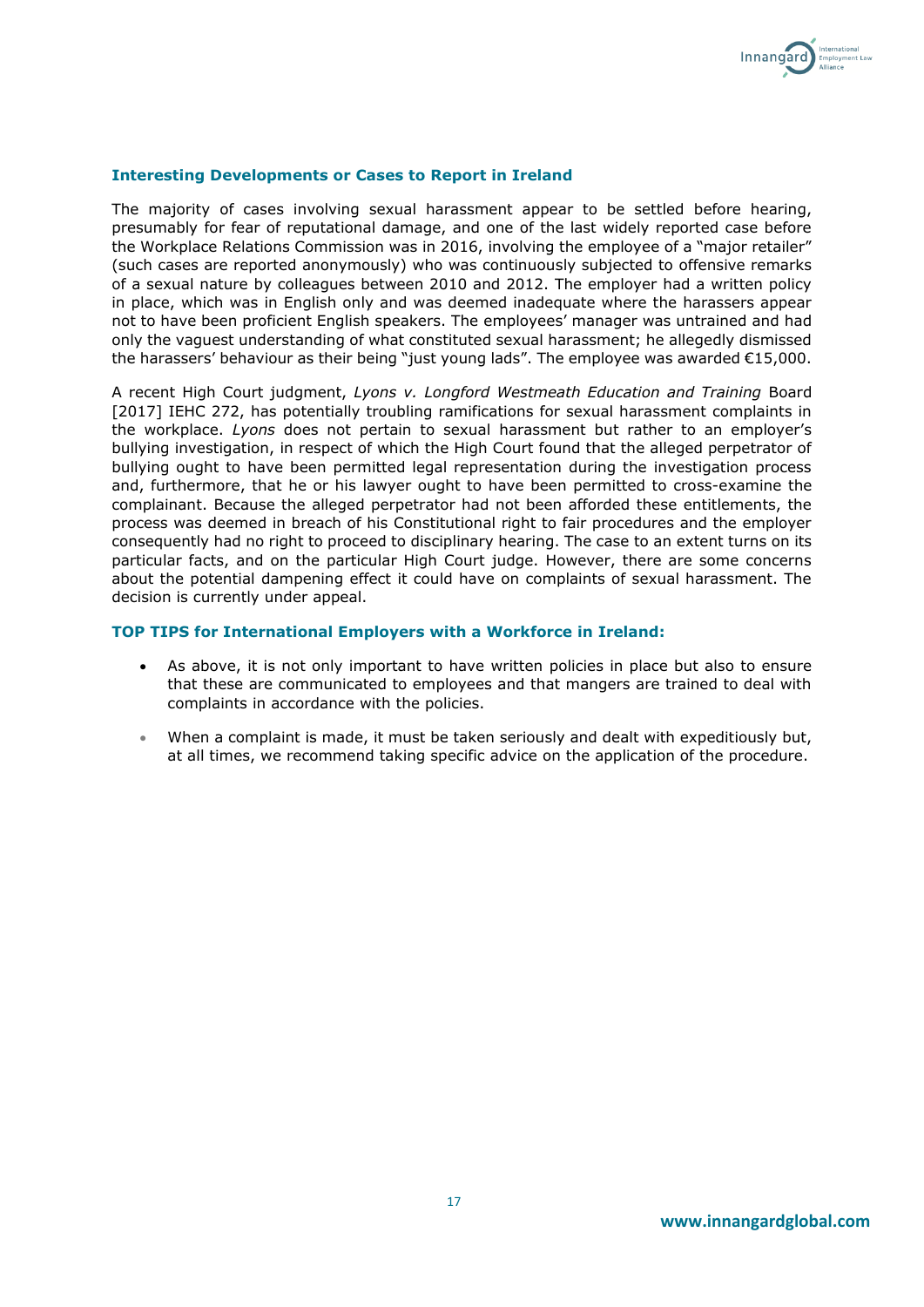

## **ITALY**

## **Cultural Background**

Article 26 of the Italian Legislative Decree 198/2006 (the so-called "Equal Opportunities Code") defines harassment as "*those unwanted behaviors that are in place for sex-related reasons, with the purpose or effect of violating the dignity of a worker or workers and to create an intimidating, hostile, degrading, humiliating or offensive climate*".

More specifically, sexual harassment is those "*unwanted behaviors with a sexual connotation expressed in physical, verbal or non-verbal form*" with the same purpose.

Pursuant to that legal provision, any act, agreement or measure relating to the employment relationship of employees who are victims of harassment is null and void if adopted as a result of the employee's refusal or submission to the harassment.

There is nothing more specific about sexual harassment in the workplace in Italy: the cases of sexual harassment in the workplace are normally brought back to the hypothesis of discrimination in the workplace or to the hypothesis of simple harassment or sexual violence provided for by the Italian Criminal Code.

The lack of interest in the issue in Italy is also demonstrated by the fact that the only survey on this topic was carried out by Istat (the Italian National Institute of Statistics) between 2008 and 2009. According to the data obtained, 1,224,000 women (equal to 8.5% of workers) have been sexually harassed or blackmailed in the workplace. In particular, 842,000 women, between the ages of 15 and 65, were subjected to sexual recklessness: 1.7% to be recruited and 1.7% to keep their jobs or to be promoted. On the other hand, those who were asked for "sexual availability" during their job search amount to 500,000. Often, these are harassments which date back in time: 31.8% of sexual harassment received by the same person began more than 10 years before and 38% between 5 and 10 years before.

However, only few of the victims denounced the problem, because of the fear of losing their job, as well as to damage their image.

## **Legal Definition of Sexual Harassment**

As above said, the only definition of sexual harassment is given by Article 26 of the Italian Legislative Decree 198/2006 which defines sexual harassment as those "*unwanted behaviors with a sexual connotation expressed in physical, verbal or non-verbal form, with the purpose or effect of violating the dignity of a worker or worker and to create an intimidating, hostile, degrading, humiliating or offensive climate*".

## **Sexual Harassment in the Workplace**

Pursuant to Article 2087 of the Italian Civil Code, the employer has a general duty of protection of the employee's health. In case of sexual harassment, committed by an employee against a colleague, the behavior carried out by the harasser could be considered as a violation of the victim's health. In case of lack of control by the employer, he could be considered responsible for the damages suffered by the victim of sexual harassment in the workplace.

In light of the above, it is suggested to adopt a policy that contains specific procedures and safety measures against sexual harassment in order to avoid potential damages.

As an example, a recent judgment issued by the Court of Florence on April 20, 2016, has bought the sexual harassment back to Article 2087 of the Italian Civil Code (see an extract of the judgement: "*There is a discrimination for reasons of sex with violation of Article 2087 c.c. in case of repeated sexual, verbal and physical harassment, also ascertained by a criminal Court, by the father of the legal representative of the company, who actually worked as the*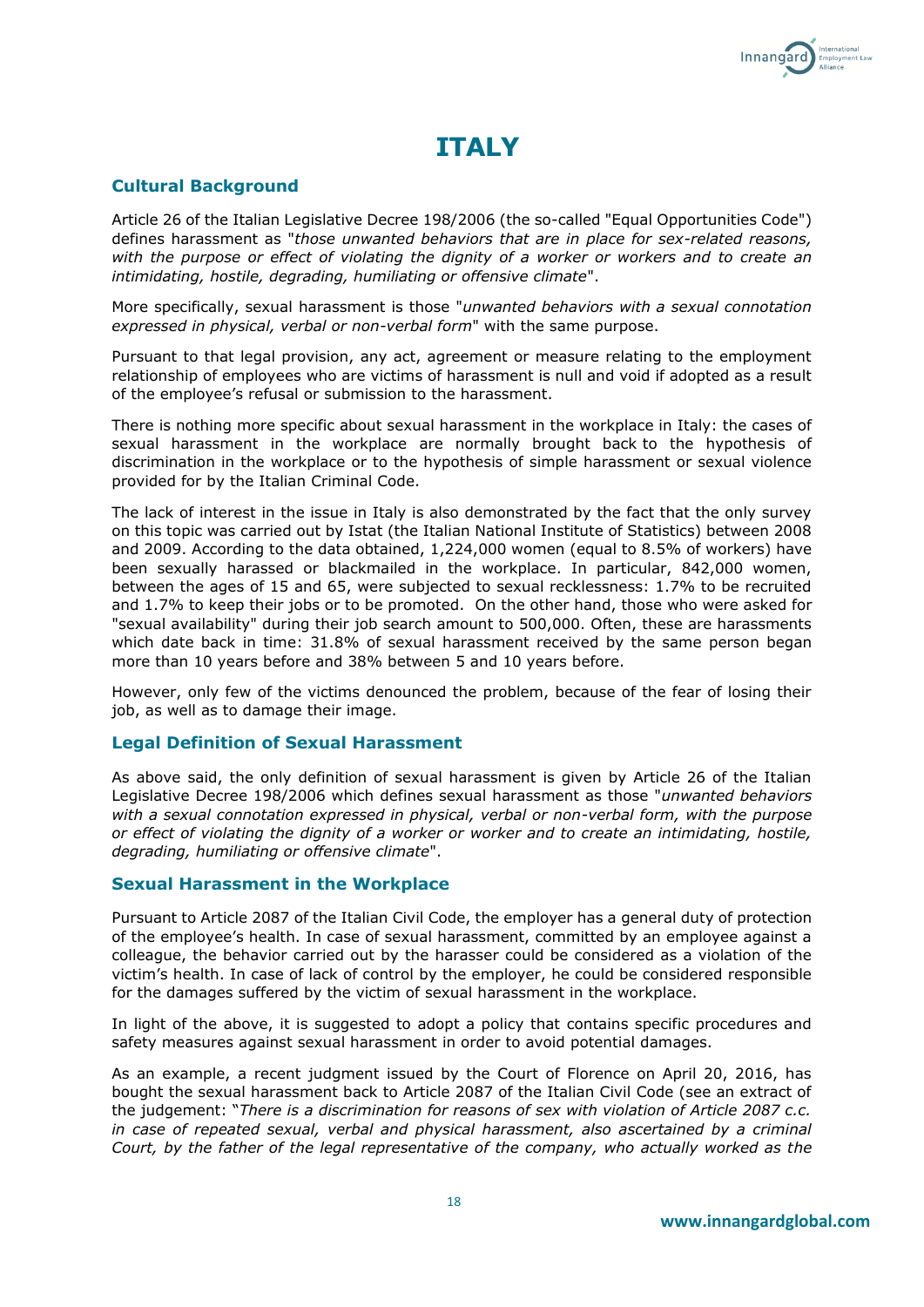

*owner of the company, resulting in a just cause for resignation and condemnation of compensation of biological and non-pecuniary damage due to discrimination*".

Normally Collective Bargaining Agreements do not specifically regulate sexual harassment. Otherwise particular procedure can be provided for by the Company's Ethical Code that could guarantee to the employees the correct way to report the cases of sexual harassment and protect their dignity and privacy.

On April 2016, **Assolombarda** (one of the main Italian entrepreneurial association) **and Cgil, Cisl, e Uil** (the main three Italian Trade Unions) signed an Agreement named "*ACCORDO QUADRO SULLE MOLESTIE E LA VIOLENZA NEI LUOGHI DI LAVORO*" (following the European 2012 Agreement's contents) in order to prevent harassment and violence in the workplace.

## **Potential Liabilities and/or Sanctions that could arise from sexual harassment in the Workplace (for both the harasser and the employer)**

## Criminal law perspective:

First of all it has to be considered that in Italy criminal liability can be only charged on the subject who committed the crime. This means that the victim of the sexual harassment in the workplace can sue the harasser (and not the employer) before the Criminal Court to ask that he be condemned. In the same proceedings, the victim can ask the harasser to pay compensation for damages.

Sexual harassment can be included, from a criminal law stand point, in the general concept of "harassment", regulated by Article 660 of the Italian Criminal Code. Pursuant to such Article, the harasser can be condemned to 6 months imprisonment or the payment of a fine up to 516,000 Euro.

In addition to that:

- the Italian Criminal Code also punishes cases of "sexual assault" (article 609-bis), which consists of coercing any person to take part in sexual acts through violence, threats or abuse of authority, or through abuse of the inferior mental or physical state of the victim at the moment of the act or by deception, where the offender claims to be someone else in some way in order to induce any person to commit sexual acts. The punishment is imprisonment ranging from five to ten years.

- the crime of "persecutory acts" (i.e. stalking) has been recently introduced by Law Decree No. 11 of 23 February 2009, converted into Law No. 38 of 23 April 2009. Such new regulations provides for imprisonment ranging from six months up to five years for any person who repeatedly threatens or harasses any other person in such a way as to cause in that other a lasting and grave state of anxiety or fear, or to generate a well-founded fear for one's own safety or that of a close relative or a person related to the same through a relationship of affection, or to force that person to alter his or her habitual lifestyle.

#### Civil and Labor law perspective:

• *for the harasser*: the misbehavior carried out by the harasser may constitute a just cause or a justified reason of dismissal. A repeated harassment is not always necessary: even a single case of sexual harassment or a serious attempt could be considered a reason for a disciplinary sanction or a disciplinary dismissal (depending on the seriousness of the sexual harassment).

The harasser is responsible for all the damages suffered by the victim as consequence of the sexual harassment.

• *for the employer*: in the light of Article 2087 of the Italian Civil Code, the employer could be considered responsible, jointly with the harasser, for the damages suffered by the victim.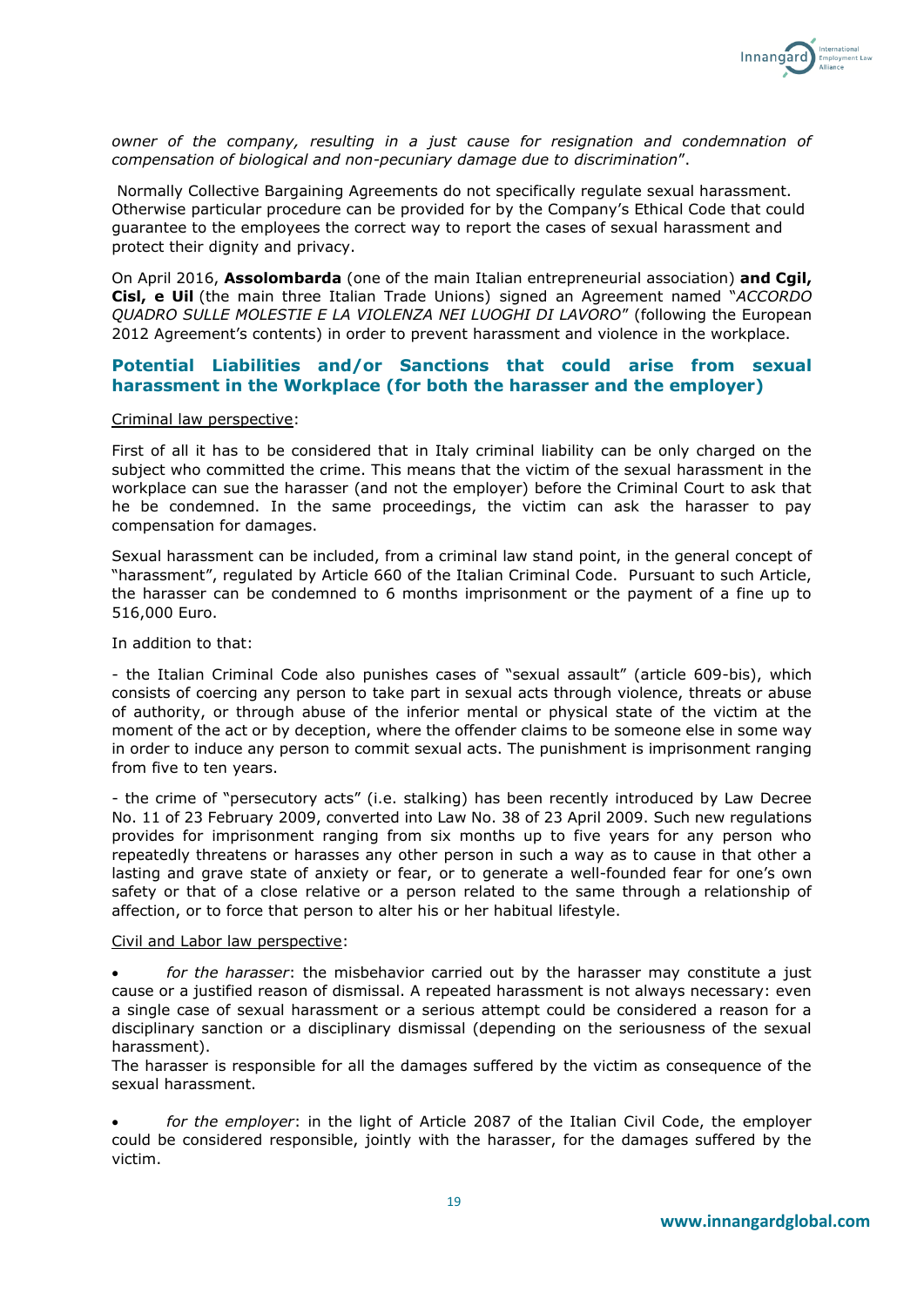

• *for the victim*: the sexual harassment could be considered a just cause of resignation from the employment relationship. In this case, the victim is entitled to receive the payment of the indemnity in lieu of notice provided by the National Collective Bargaining Agreement (NCBA) applied by the Company and the reimbursement for the damages (if proved) suffered as a result of the sexual harassment.

On this regard, please note the following significant decision of the Court of Milan about a case of sexual harassment and resignation for just cause.

Court of Milan, June 16, 1999:

"*Sexual harassment towards an employee consisting of acts that damage her personality and dignity, even from a psychological point of view, and suitable to arouse discomfort in a context in which the injured person is in a situation of inferiority, integrate a just cause of resignation*".

A sociological note: It often happens that if the harassers are key-managers, the Company usually doesn't take any measure against their illicit behavior and forces the victims to resign or to move to a different office. This means that, in some cases, the harasser has more protection than the victim.

## **Interesting Developments or Cases to Report in Italy**

**- Regional counsellor for the "equal opportunities" (***Consigliera di parità regionale):*  in every Italian region there is a counsellor for "equal opportunities": this is an important role introduced by Italian Law N. 125/1991 with a specific function of promoting and monitoring the effectiveness of equal opportunities (i.e. non- discrimination) in many areas, including the workplace. The counsellor has also the possibility to participate as a third part in judicial claims involving discrimination and, of course, sexual harassment.

**- Recent Italian law on Whistleblowing:** the new law was approved by Italian Chamber of Deputies recently (on November 15, 2017) and it concerns "*the protection of the employee who reports any kind of information or activity that is deemed illegal or unfair witnessed during the job relationship both, public or private*".

For the Italian legal system this is an important step. This new law will represent an important help for the employees to report harassments, even if sexual, mobbing or any kind of illicit behavior they are exposed to.

We look forward to seeing the impact that this new legislation will have on the employment market.

## **TOP TIPS for International Employers with a Workforce in Italy:**

We always suggest our clients, for a better protection of physical and physiological employees' health, to draft specific policies also providing for detailed procedures to be followed in case of sexual harassment and the measures to be adopted.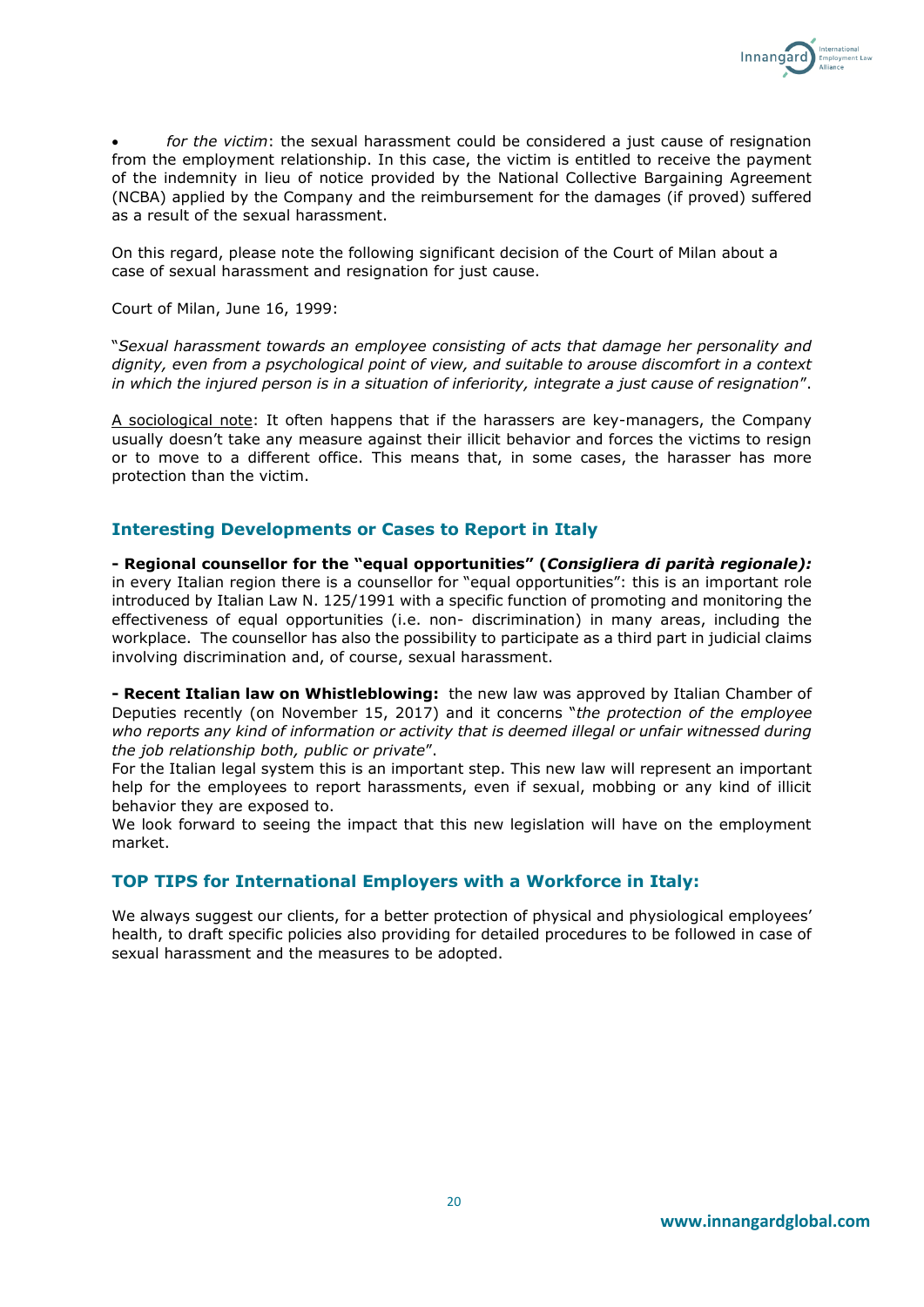

## **NETHERLANDS**

## **Cultural Background**

Research has been carried out in the Netherlands in 2016 that showed that on average, 16% of employees had to endure/suffer through unwanted behaviour in the workplace, including discrimination, bullying, violence and sexual and other forms of harassment. The sicknessrelated absences caused by this unwanted behaviour costs Dutch employers around €7 billion in total. Therefore, in June 2016, the Dutch government decided to launch a campaign to raise awareness about unwanted behaviour in the workplace as well to offer companies tips for developing policy to protect the health and safety of employees.

#### **Recent Examples of Sexual Harassment Scandals**

Even in the Netherlands, more and more stories about sexual harassment are emerging in the world of television, film, and theatre with the hashtag #MeToo. In his column for a Dutch newspaper, the critic Jelle Brandt Corstius recently wrote about an incident at the start of his career when, according to him, he was drugged and sexually abused. The report caused a great deal of commotion in the media industry and more people have since come forward claiming that they were victims.

## **Legal Definition of Sexual Harassment**

Dutch legislation was amended towards the end of 2006 in order to implement the European Directive 2002/73/EC. The definition of sexual harassment in the Netherlands is included in the equality legislation:

*'any form of verbal, non-verbal or physical conduct of a sexual nature with the purpose or effect of affecting the dignity of the person, and in particular, if an intimidating, hostile, degrading, humiliating or offensive environment is created.'*

The word 'unwanted', which is included in the European Directive, is absent in this definition. The Dutch government left it out in order to offer the victim better legal protection. It has, after all, a subjective connotation that can lead to undesirable discussions in court about whether the victim had given the impression that they had consented to certain conducts. The feelings and motives of parties must be regarded as objectively as possible. The subjective perception of those involved must not be the decisive factor in a dispute about sexual harassment.

#### **Sexual Harassment in the Workplace**

In the explanation of the law, numerous types of sexual harassment in the workplace are given, such as ambiguous remarks, unnecessary touching, peeping and pornographic images in the workplace, however, it can also include assault, rape, and sexual blackmail; such as making decisions or the chance of promotion dependent on performing sexual services.

In the Netherlands, employers have a duty of care towards employees under the Working Conditions Act (Arbeidsomstandighedenwet) to ensure that the workplace is free from sexual harassment. Therefore it is irrelevant whether the sexual harassment is from a manager or a colleague. The workplace must be free of sexual harassment. If, however, misconduct is performed by a manager, it will be an aggravating factor when the employer imposes disciplinary measures.

In order to comply with the statutory duty of care, the employer must take responsibility for:

1. Preventative policy

The obligation to draw up a preventative policy arises out of the equality legislation and the Working Conditions Act. An employer must respond properly and promptly and correct the situation.

2. A complaints procedure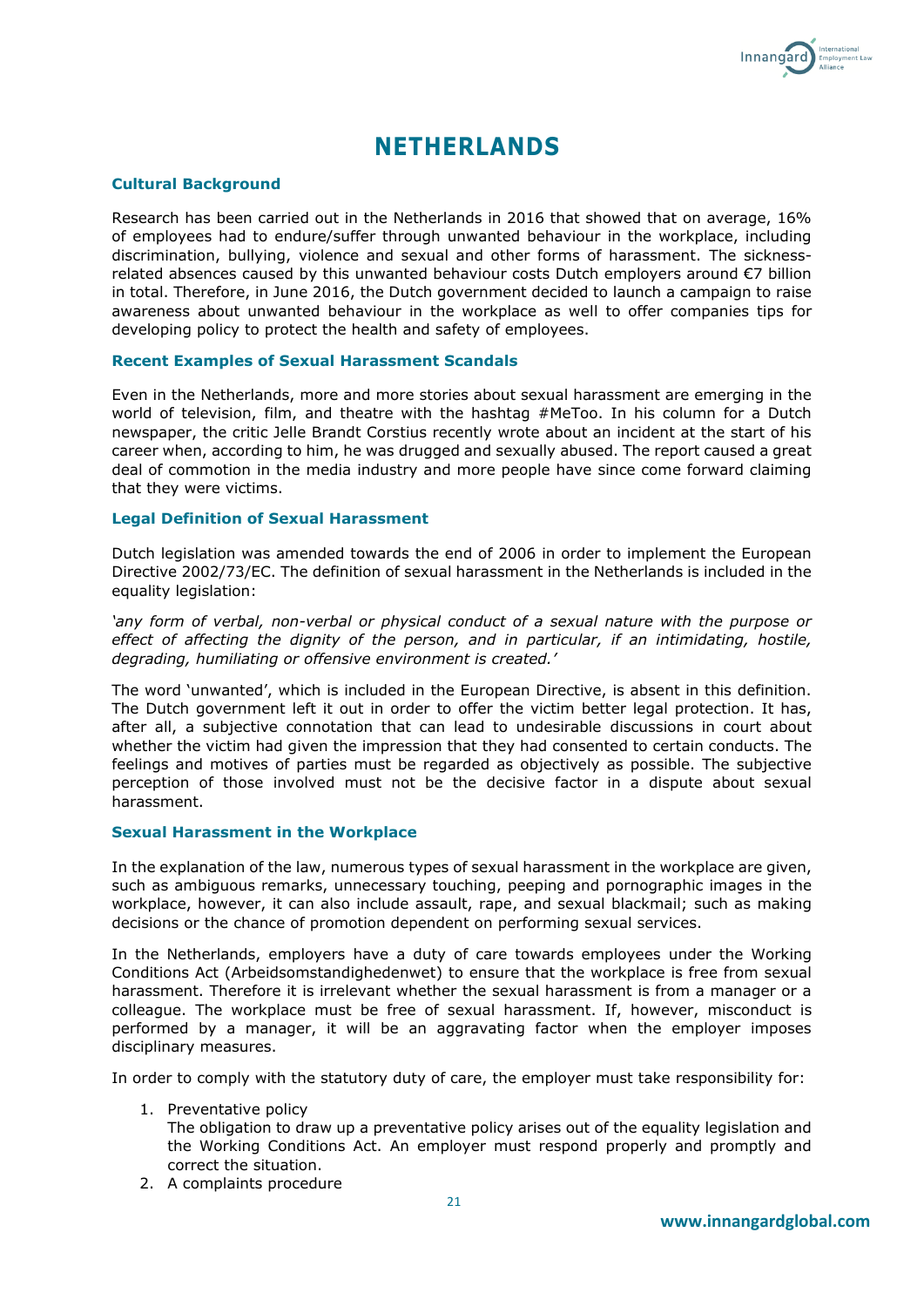

3. Sanctions policy

The employer must also have a policy in respect of the sanctions to be applied to sexual harassment. The chosen measure must be in proportion to the severity of the misconduct, and the disciplinary measures that are most appropriate will depend on the circumstances. The employer must strike a balance between the interests of the offender, the reputation of the company and the protection of employees. Examples of disciplinary measures include a warning, a reprimand, a fine, a transfer or even termination of the employment contract for a sufficiently serious reason.

4. Measures aimed at restoring working relationships If a complaint about sexual harassment was justified but both parties decide after consultation that they can both remain working at the company, the employer must make sure that the colleague in question really has stopped exhibiting transgressive behaviour. The employer must also ensure that the working relationships are sufficiently repaired.

The employer is then obliged to apply a policy that aims to create a safe working environment. He or she must also expressly publicise this policy within the company, including any disciplinary measures for a transgression. This is naturally a preventative measure, but it is also important if the employer must apply a sanction due to sexual harassment. According to case law, the transgression will weigh more heavily if employees have been warned. Anyone who continues to exhibit unwanted behaviour/sexual misconduct despite having been told that it is unwanted, must face a more serious disciplinary measure.

## **Potential Liabilities and/or Sanctions that could arise from sexual harassment in the Workplace (for both the harasser and the employer)**

Sexual harassment is not a criminal offence in the Netherlands, because in criminal law, the term covers every approach or sexual behaviour that the victim deems unwanted. This is a subjective concept and therefore difficult to criminalise. A perpetrator can only be punished in the Netherlands if the sexual intimidation is accompanied by unwanted indecent acts. The criminality is mostly found in the indecency and/or actual assault, punishable by a maximum prison sentence of eight years or a fine of up to €82,000.

This is why victims of sexual harassment in the workplace usually make a claim against their employer under civil law. If the employer fails to fulfil his or her duty of care, then he or she is acting contrary to the equality legislation and the obligation to act as a responsible employer (Article 7:611 of the Dutch Civil Code). The employer is also failing to fulfil his or her obligation to prevent the employee from suffering any injury as a consequence of carrying out his or her work (Article 7:658(1) of the Dutch Civil Code). The employee may then make a claim against the employer for damages. The amount of compensation is difficult to set and depends on the facts and circumstances of the case.

Sexual harassment can be grounds for terminating an employment contract if the perpetrator is accused of serious misconduct.

It is also possible to initiate a complaint procedure at the Netherlands Institute for Human Rights because sexual harassment is a form of gender-based discrimination. The Institute also decides if sexual discrimination has taken place. It first tests whether there has been conduct that can be regarded as of a sexual nature by objective standards in the given context. The Institute also states, like other bodies, that it is not the intention to argue about the personal perception of those involved. It must be about behaviour that any reasonable person would consider as sexual. The Institute then tests whether the sexual behaviour had the purpose or

Innangard

**Employment Law**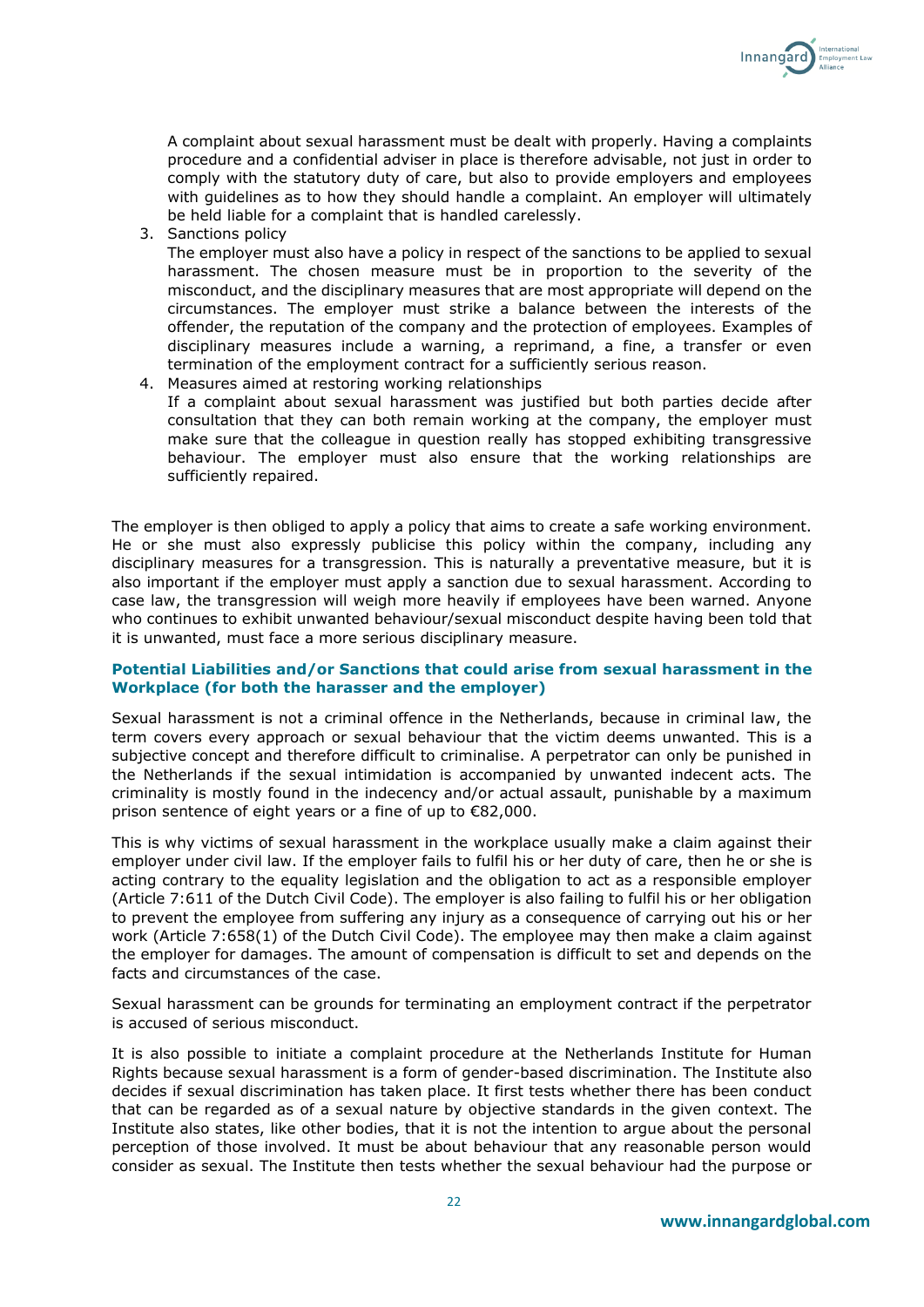

effect of affecting the dignity of the victim. It also looks at the context in which the behaviour took place. The balance of authority, the tone and intensity are important, as is the location, any difference in age, and whether there was repeated misconduct.

The Netherlands Institute for Human Rights is accessible and free. Its judgement is influential but it is not binding, so a victim must apply to the court for a binding decision or compensation. It is therefore possible to allow the Institute to investigate the dispute before applying to the court for judgement. The Institute's decision is then also included in the deliberations.

#### **Interesting Developments or Cases to Report in the Netherlands**

A consequence of the #MeToo campaign is that more attention is being paid to sexual harassment in politics in the Netherlands too. It has led to an employee being dismissed from the municipality of The Hague after complaints of sexual harassment in 2017 and another employee receiving a reprimand. It was revealed, following questions from a councillor, that six complaints of sexual harassment were dealt with by the Municipality of The Hague in 2017, demonstrating that sexual harassment was far more common than people think.

The Dutch government has developed numerous activities in recent years to encourage and help companies to develop an effective approach. The Ministry of Social Affairs and Employment actively initiate campaigns regarding unwanted conduct, including sexual harassment, in order to encourage more discussion about the subject in the workplace. Tools have also been developed and made available and meetings are being organised, including those aimed at employers. In 2018, an Action Team will be launched that will actively advise a number of companies so that they can put measures into practice that will lead to tangible results with regard to the reduction of sexual harassment at work.

## **TOP TIPS for International Employers with a Workforce in the Netherlands:**

- Draw up a policy that aims to create a safe working environment.
- In doing so, involve the works council or the employees' representatives.
- Publicise the policy within the organisation, for example, by including it in the employee handbook, and include an internal complaints procedure.
- Appoint a confidential adviser and complaints committee.
- Put the policy into practice and take complaints seriously.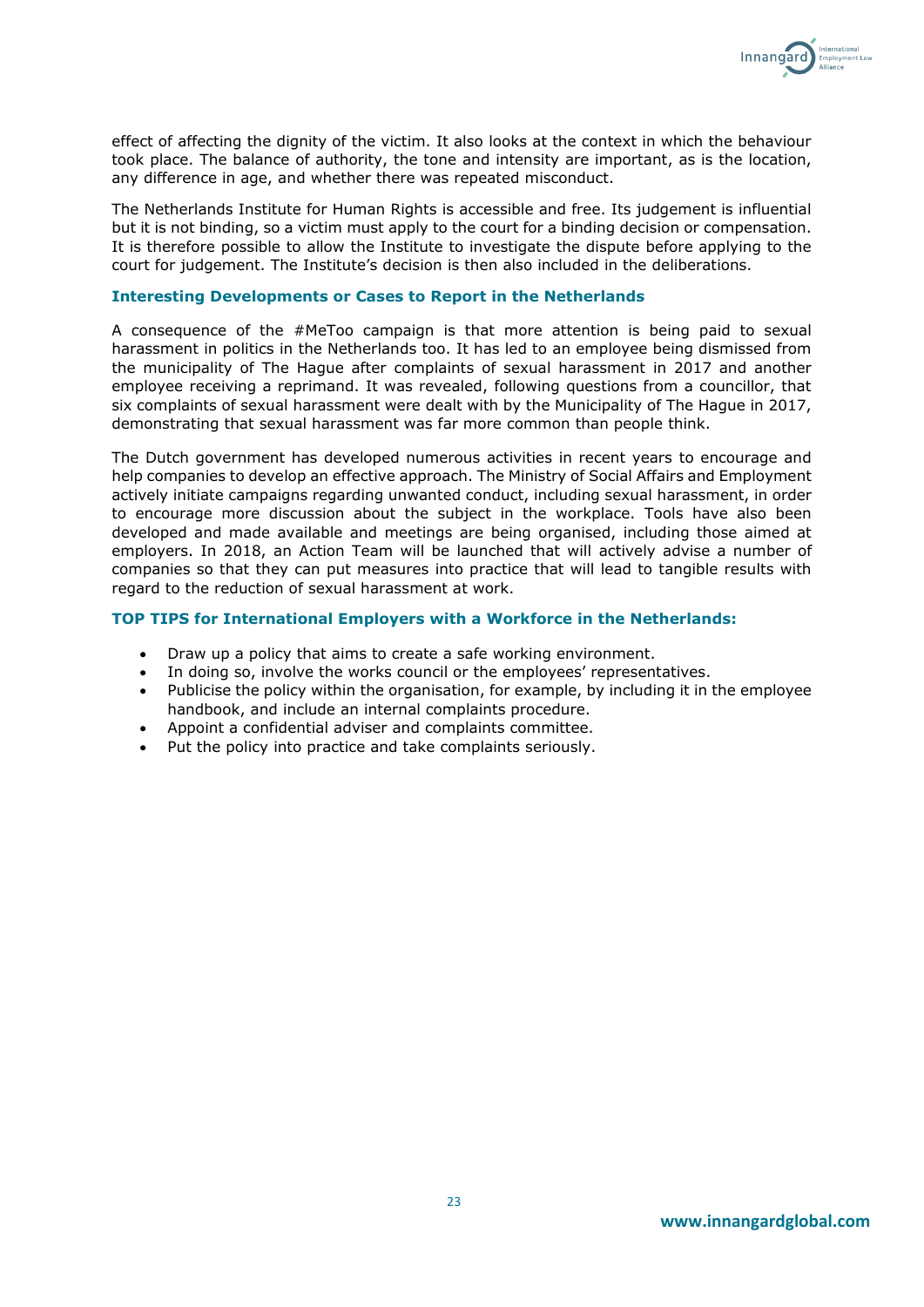

# **PORTUGAL**

#### **Cultural Background**

In Portugal, harassment is defined as "*unwanted behaviour, notably based on discrimination that occurs in a recruitment stage or in the context of employment, with the purpose or effect of disturbing or violating dignity of a worker or to create an intimidating, hostile, degrading, humiliating or offensive climate*".

More specifically, sexual harassment can be defined as "an *unwanted, verbal, non-verbal or physical, behaviour with a sexual connotation that is unwanted by the worker against whom it is directed*" with the purpose *of* disturbing or violating dignity of a worker or to create an intimidating, hostile, degrading, humiliating or offensive climate."

Portugal is a very catholic country, and therefore the population's perception of sexual harassment is highly regarded through one's religious standpoint. As a result, in cases of sexual harassment, individuals often presume that the victims are the ones at fault. This is due to the fact that the victim exposed/placed herself/himself in such a situation, which some believe could have been avoided. Not only does this affect the perceived understanding of the population and institutions regarding harassment, however, it also socially stigmatizes the victims, and therefore, leading them to avoid reporting these cases, fearing not only job loss, but also, have their reputations ruined.

Significant efforts have been made to create and provide a more stable and safe environment for employees at the workplace in hopes of fighting sexual harassment. This is having a profound effect on companies on a global scale.

#### **Legal Definition of Sexual Harassment**

Article 29 of the Portuguese Labour Code defines sexual harassment as "An *unwanted, verbal, non-verbal or physical, behaviour with a sexual connotation that is unwanted by the worker against whom it is directed with the purpose of disturbing or violating dignity of a worker or to create an intimidating, hostile, degrading, humiliating or offensive climate*".

Harassment provisions apply irrespective of the job position or sex of the harasser or the victim.

## **Sexual Harassment in the Workplace**

As stated above, significant efforts fighting against harassment at work have recently skyrocketed, leading to a significant impact on companies.

In fact, a very recent amendment to the Portuguese Labour Code, which came into force on the  $1<sup>st</sup>$  of October 2017, strengthens the legislation to prevent harassment at work in both public and private sectors.

The Portuguese Labour Code provides:

- $\triangleright$  An express provision of (i) the right to compensation for financial and non-financial loss and damage whenever there is a situation of harassment (ii) a special set of rules to protect the complainant and the witnesses in proceedings relating to assault situations.
- ➢ A requirement to adopt a code of good conduct to prevent and combat assault at work, whenever the company has at least seven employees.
- $\triangleright$  A requirement to begin disciplinary proceedings whenever the employer becomes aware of alleged situations of assault at work.
- $\triangleright$  An assumption that any dismissal or other sanction applied allegedly to punish a breach of the rules is abusive, up to one year after the complaint or other form of exercising rights relating to equality, non-discrimination and assault.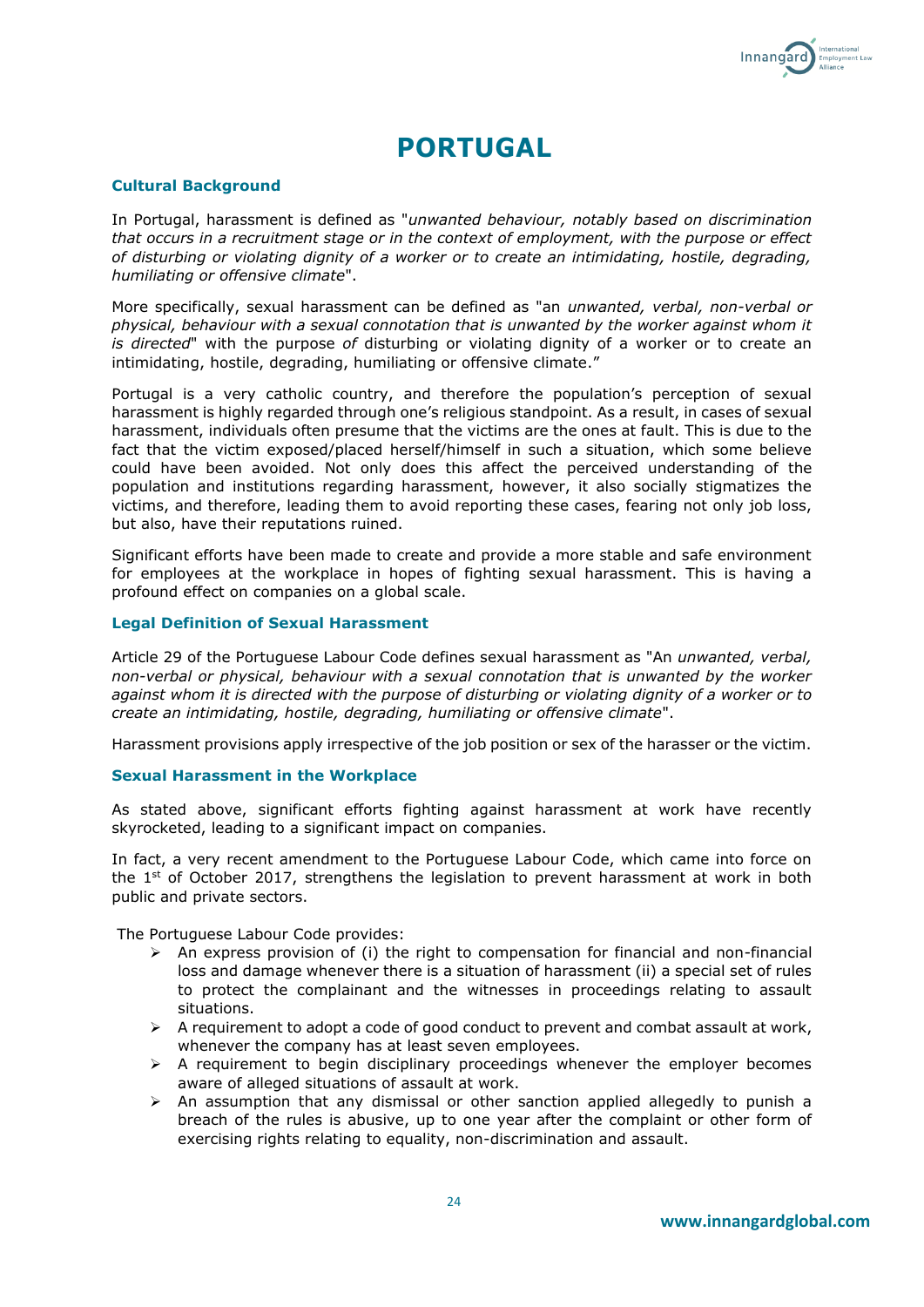

Apart from these changes, the labour code holds the employer responsible for compensating loss or damage arising from **occupational diseases** that result from assault.

It is important to note that since October 1st, 2017, any company with more than seven employees that does not have a code of conduct that covers preventing and combating assault will have to introduce one before this date, or they will be at risk of committing a serious administrative offence.

## **Potential Liabilities and/or Sanctions that could arise from sexual harassment in the Workplace (for both the harasser and the employer)**

## • *for the harasser*:

The misconduct carried out by the harasser may constitute a just cause for dismissal. Contrary to moral harassment, sexual harassment does not require an ongoing continued harassment behaviour. One single case of sexual harassment or a serious attempt could be considered a reason for a disciplinary sanction or a disciplinary dismissal (depending on the seriousness of the sexual harassment).

The disciplinary action is conditioned by two types of time limitation:

- $\circ$  Expiry: the employer must start disciplinary proceedings within 60 days as of the knowledge by the person with disciplinary powers of the harassment situation;
- o Statute of limitation: the right to disciplinary action is considered extinct once 1 year passes over the misconduct (except if it constitutes a crime, in which case the criminal statute of limitation supersedes this deadline)

The harasser is responsible for all the damages suffered by the victim as consequence of the sexual harassment.

#### • *for the employer*:

In the light of Article 29 of the Portuguese Labour Code, the employer could be considered responsible, jointly with the harasser, for the payment compensation for financial and nonfinancial loss and damage of the victim. In addition the employer will also be liable for committing a very serious administrative offence punishable with a fine ranging between EUR 2,040.00 and EUR 61,200.00 for each term employment contract, depending on the annual turnover and degree of severity. In addition, the following ancillary sanctions may apply: (i) publicity of the decision; (ii) prohibition of applying to public tenders; (iii) temporary closure of the facilities where the non-compliances were detected

## • *for the victim*:

The sexual harassment could be considered a just cause for termination of employment by the victim. In this case, the victim is entitled to receive the payment of the indemnity between 15 and 45 days of remuneration per year of service and compensation for financial and nonfinancial loss and damages.

## **Interesting Developments or Cases to Report in Portugal**

Law no. 73/2017, of 16 August 2017, which came into force on 1 October significantly strengthened the legislation to prevent situations of harassment at work in both public and private sectors by making changes to the Employment Code and the General Law on Work in the Civil Service.

It is expected that new regulations will soon come into force. It is expected that the Working Conditions Authority (Autoridade para as Condições do Trabalho) will be granted additional means to enforce the fight against harassment at work notably by having dedicated teams of inspectors to receive complaints about assault in the workplace.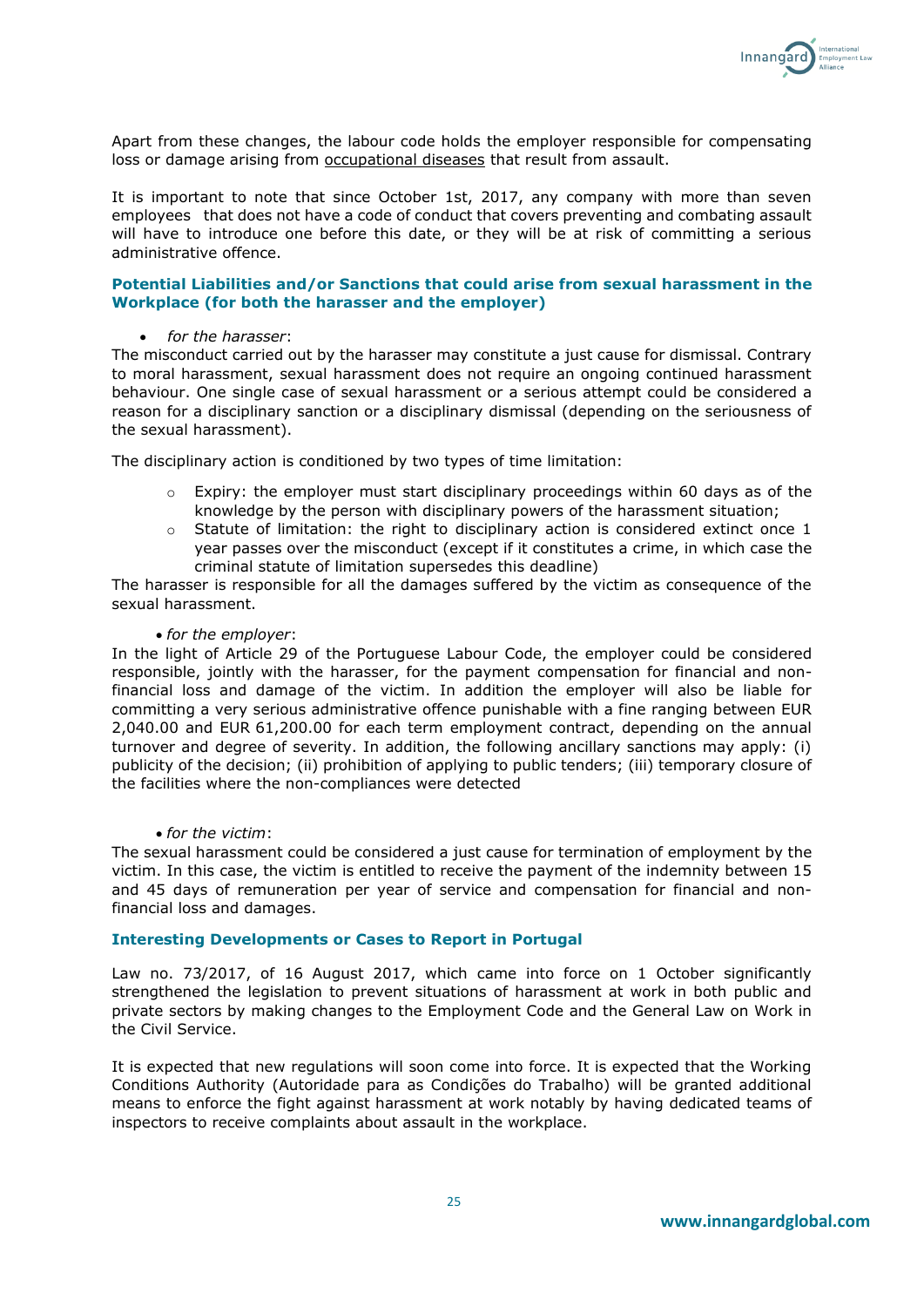

## **TOP TIPS for International Employers with a Workforce in Portugal:**

It is essential to have an internal alignment and understanding between the company and its employees in order to ensure the avoidance of harassment situations at work. This is generally achieved with clear and strong internal policies on harassment, clear procedures on how to react upon a harassment claim, and an external team of legal counsellors ready to conduct swift investigations and launch disciplinary proceedings if and when applicable.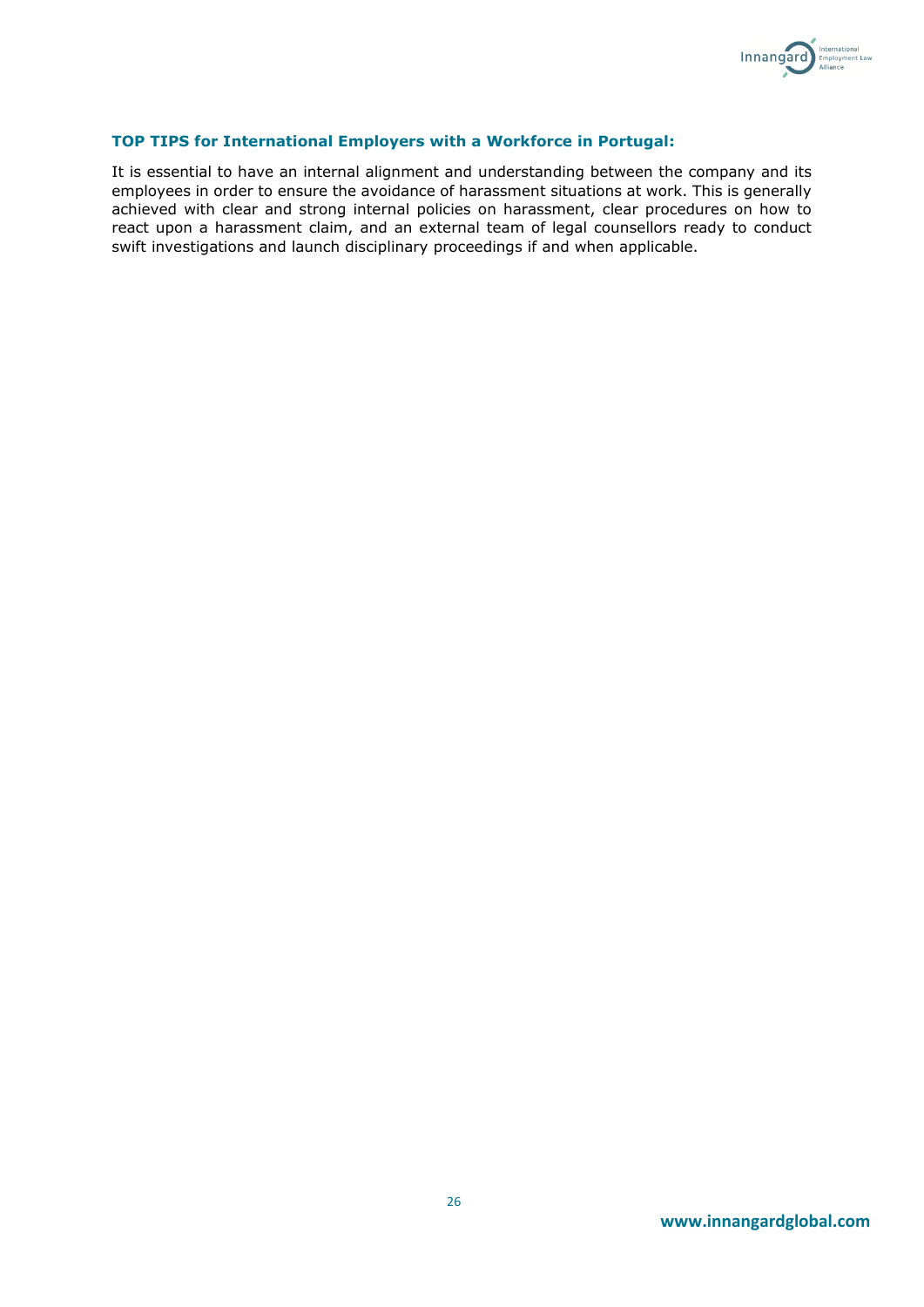

## **SPAIN**

## **Cultural Background**

The increase of numbers of women in the labor market has given rise to significant changes both at a cultural and legislative level. When Spain transitioned from a dictatorship to a democracy, concepts such as equality amongst men and women arose with strength, becoming constitutional rights. Such political and legislative changes were not only accompanied by but a consequence of a new way of thinking. Nevertheless, the stigmatization of women in traditional roles and the objectification of women, accompanied by the flirtatious open culture in Spain still lead to situations which develop in sexual harassment conducts in the workplace.

## **Recent Examples of Sexual Harassment Scandals**

Scandals in this matter have not been made public on a Company level. If there is a claim on this matter, an agreement is usually reached to avoid litigation and bad publicity for the Company or brand, and those agreements are kept strictly confidential. Nevertheless, two sexual harassment scandals on a political level have been publicised:

- i. Ms. Teresa Rodríguez case (2016), Secretary of a political party called "*Podemos*": In 2016, the Chamber of Commerce of Seville invited Ms. Rodríguez to their Christmas celebration. Press releases state that Ms. Rodríguez went to the second floor of the building, wanting to greet both the president of the Chamber, Mr. Medina, and its representatives. In the stairway, allegedly Mr. Medina lunged at her, pushing her against the wall and placed his hand over her mouth to pretend he was kissing her. The case is being followed against the Instruction Court number 11 of Seville.
- *ii.* Ms. Nevenka Fernández case (2001). Ms. Fernández accused Mr. Ismael Álvarez, Mayor of the municipality of Ponferreda (Castilla y León) of sexual harassment. Mr. Álvarez was her superior but in 1999 they had a consensual intimate relationship. Once the relationship ended, Ms. Fernández was subjected to a series of conducts which affected her dignity in the work place, as Mr. Álvarez abused his hierarchical superiority. The court ruled in favor of Ms. Fernández, convicting him *of a crime of sexual harassment.*

## **Legal Definition of Sexual Harassment**

From a criminal perspective, Organic Law 10/1995, of November 23, of the Penal Code defines sexual harassment as "*whoever requests favors of a sexual nature, for him/herself or for a third party, within the scope of employment, teaching or service provision, in a continued or habitual manner, and with such behavior provokes in the victim an objective and seriously intimidating, hostile or humiliating situation*".

From an employment viewpoint, Organic Law 3/2007 regarding the effective equality between men and women defines sexual harassment as "*any behavior, verbal or physical, of a sexual nature that has the purpose or produces the effect of impairing the dignity of a person, particularly when creating an intimidating, degrading or offensive environment*".

## **Sexual Harassment in the Workplace**

**Definition.** Analyzing the definition above stated, many questions arise. Some of them have been thoroughly analyzed by the Spanish Case Law. Nevertheless, we must take into consideration that sexual harassment cases are highly fact sensitive, thus, we can only refer to certain general guidelines and examples.

i. **What type of "***verbal behaviors***" constitute sexual harassment?** Constant telling of sexual jokes; commenting physical aspects; describing sexual fantasies; constant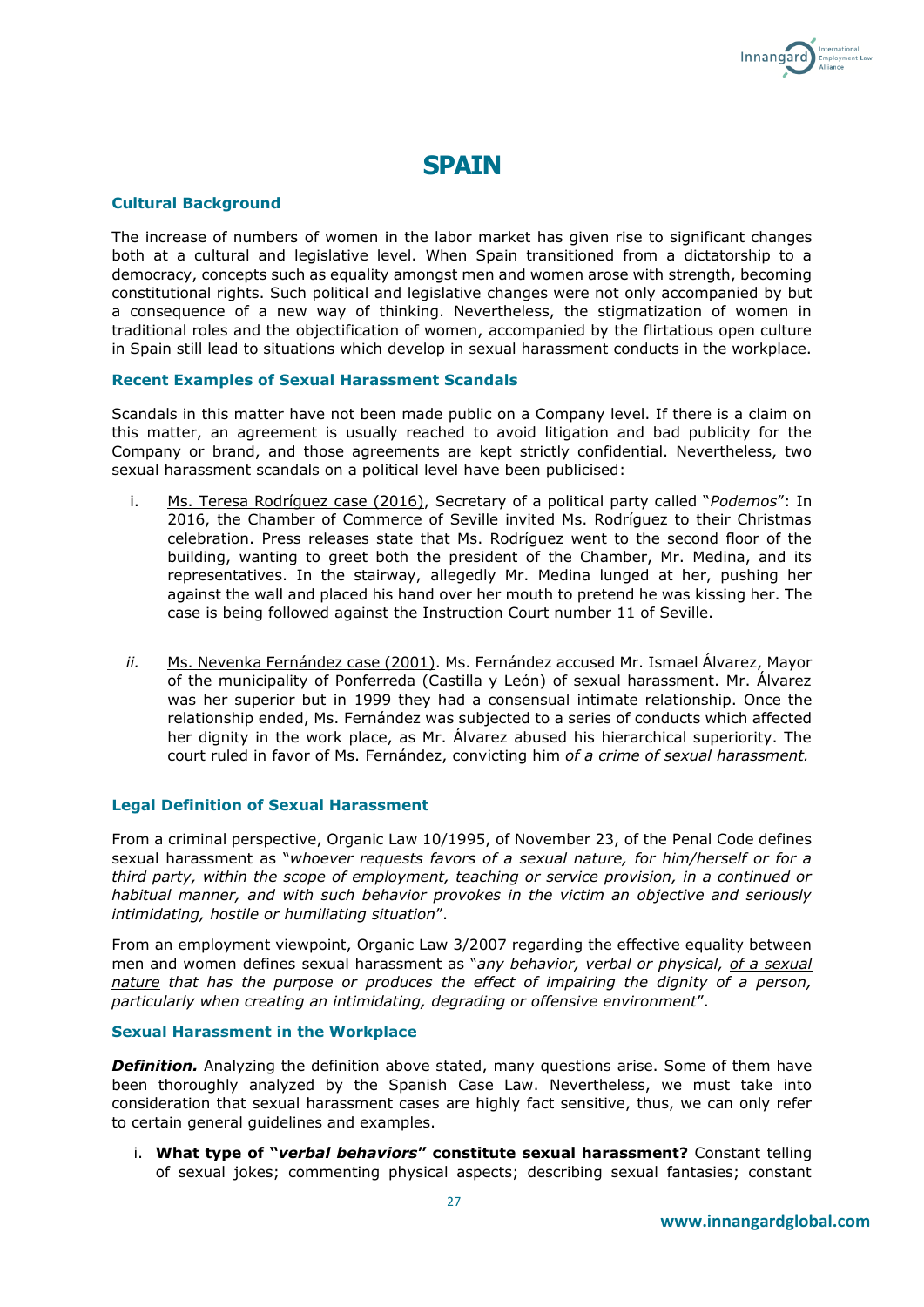

questions regarding sexual preferences; degradant and obscene ways of addressing people; wide spreading sexual rumors of a coworker; any type of communications with a sexual and/or offensive tone; manners that seek humiliating a person regarding their sexual condition; requesting sexual encounters etc.

- ii. **Does non-verbal conduct constitute sexual harassment?** The use of images, photographs or similar in the work place could constitute sexual harassment.
- iii. **To what extent does physical behavior or physical contact determine sexual harassment?** The main delimitation of physical contact in sexual harassment conducts refers to how such contact affects the dignity of the person and specially, if said contact intimidates, degrades or offends the victim. How the victim feels in the moment of being harassed is a key concept to identify if there is or there isn't harassment.
- iv. **Must the harasser be a supervisor or can you be harassed by a co-worker of the same level / inferior level?** Sexual harassment can be carried out by a hierarchical superior or by co-workers of the same level or inferior level (this is known as environmental harassment).

*Is it compulsory for companies to implement an internal policy against sexual harassment in the workplace?* Organic Law 3/2007 states that "*Companies must promote working conditions that prevent sexual harassment and arbitrate specific procedures for its prevention, channeling complaints and claims that may be made by those who have been subject to it"*.

Additionally, Collective Bargaining Agreements ('CBAs') usually include specific regulations regarding the internal policies that must be adopted against sexual harassment conducts. In practice, these policies are commonly known as "company ethical codes" of "protocols against harassment". These policies must include a specific complaint procedure which guarantees the confidentiality of both the claimant and the victim (which may not always be the same person). Also, these policies must explain how the internal investigation must be carried out, specifying the time frames and terms.

*Is sexual harassment considered as a risk in the workplace from the Health and*  **Safety perspective?** To this extent, Risk Prevention Law states as preventive measures the identification or evaluation of psychological risks; training activities for management positions; health surveillance regarding the mental health of the employees. These obligatory preventive measures demonstrate that sexual harassment is considered a risk in the workplace from a Health and Safety.

*In order to terminate the harasser´s employment contract for cause (fair disciplinary dismissal), must the sexual harassment be a repeated behavior?* Case Law study suggests that there are three substantive elements that configurate sexual harassment behavior: the request, the refusal and the persistence. Nevertheless, classifying the aggressor's behavior as sexual harassment upon one sole incident is possible, responding on the gravity of the incident.

*Statute of limitation for the victim to file a complaint against the harasser / for the employer to take disciplinary action against the harasser.* If the victim wants to claim for damages (including moral ones) against the Company (solely or jointly against the harasser) or if the victim wants to terminate the contract with right to a severance payment, the general limitation period of 1 year in article 59 of the Spanish Workers Statute applies, counted since the claim could have been brought.

The misconduct carried out by the harasser may constitute a just cause for dismissal. If the Company, after a complaint, decides to dismiss the harasser, the limitation period for taking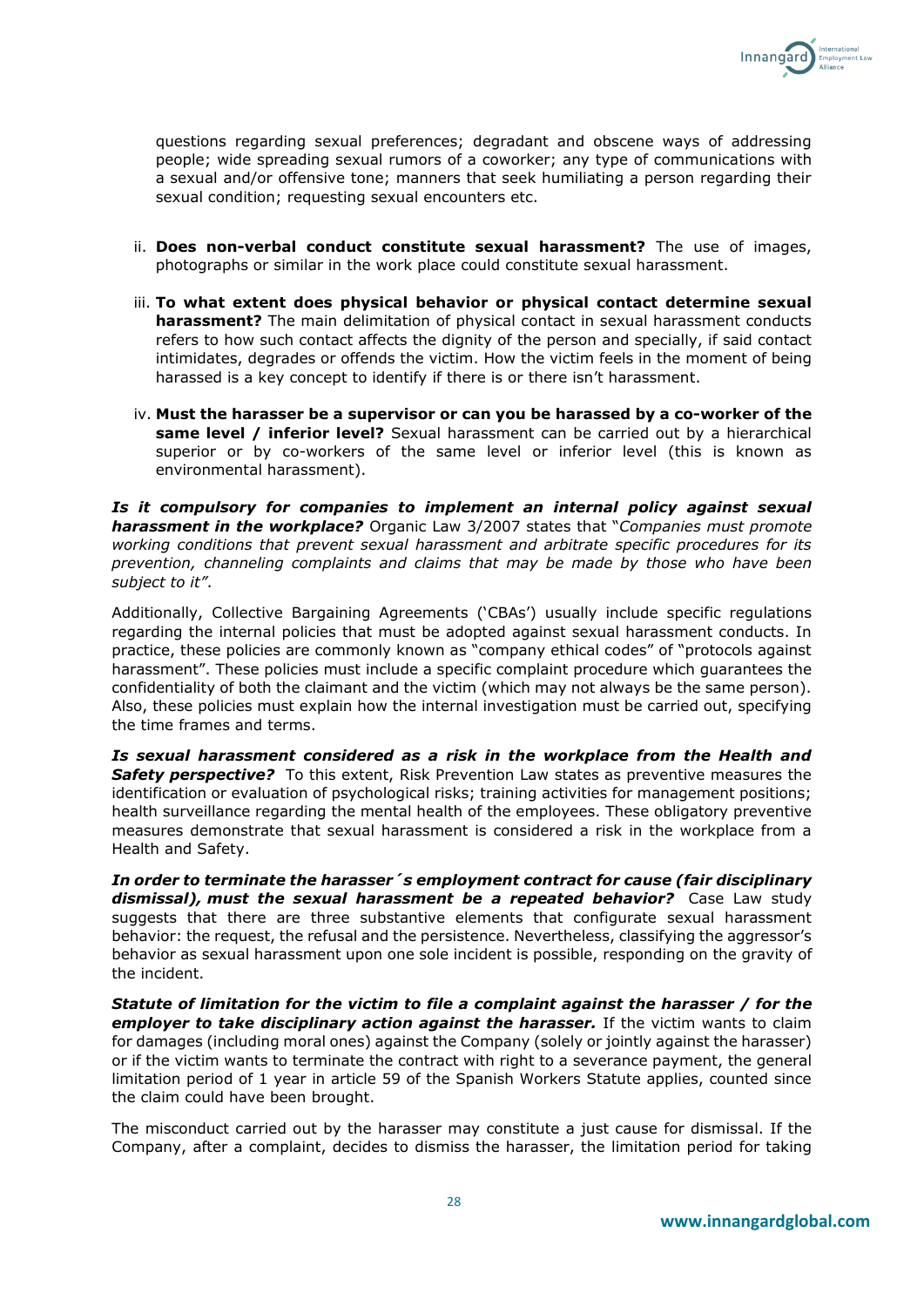

such action is 60 calendar days<sup>2</sup>. For top management employees (General Managers or similar) the term is 12 months. This time-limit runs from the moment at which the Company acquires knowledge of the sexual harassment behavior. Please note that sexual harassment conducts are usually continuous conducts, repeated over time, and hidden behaviors, that requires a prior complaint and a subsequent investigation for the Company to have knowledge of it.

## **Potential Liabilities and/or Sanctions that could arise from sexual harassment in the Workplace (for both the harasser and the employer)**

For the harasser, if it is considered a criminal offence<sup>3</sup>, up to 1 year of imprisonment or up to 14 months of fine, calculated over a daily amount which will be determined by the judge. The range of the fine is 2 – 400 daily euros (therefore,  $\epsilon$ 850 –  $\epsilon$ 170,000). Moreover, from an employment perspective, it could constitute grounds for a fair disciplinary dismissal, with no right to severance payment.

For the employer, the liabilities depend on the following: if the Company has duly acted to prevent harassment at work. If such measures are not effectively carried out, for instance, if the Company does not evaluate the psychosocial risks in the workplace or does not carry out an internal investigation having received a sexual harassment complaint, article 50 of the Workers Statute could apply.

On the basis of article 50, the victim has the right to terminate his/her contract based on a severe contractual breach of the employer. If a victim claims this right against the Employment Court, and the Company is proven liable, the following compensation would be due to the employee:

- (i) The same compensation as an unfair dismissal, this is, 33 days of salary per year of service with a limit of 24 months. Please note that there are particular rules applied when the employee's contract is prior to the 12<sup>th</sup> of February of 2012.
- (ii) A compensation for damages, including the moral ones, usually quantified using LISOS Law and the scale of compensation in traffic accidents

Additionally, if the sexual harassment conduct leads the victim to a temporary disability, such contingency would be declared as a "*professional work contingency*". Therefore, the employer could be liable, in certain cases, to the payment of a surcharge between 30%-50% over the public subsidy the employee receives from the Social Security National Institute.

Finally, an administrative sanction could be imposed, amounting  $\epsilon$ 6,251 to  $\epsilon$ 187,515.

## **Interesting Developments or Cases to Report in Spain**

**.** 

Spain was the first Country of the European Union to transpose the Directive 2002/73 CE regarding the implementation of the principle of equal treatment for men and women, though the Organic Law 3/2007.

Additionally, on the  $1<sup>st</sup>$  July of 2015 a reform of the Spanish Penal Code entered into force. As a result of such reform, there is the figure known as the "compliance officer"<sup>4</sup> who must oversee the supervision, monitoring and control of the obligatory "crime prevention plan". Sexual harassment should be included in such plan.

<sup>&</sup>lt;sup>2</sup> Article 60.2 of the Spanish Workers Statute establishes that: "With respect to the workers, the minor faults will expire after ten days; the serious, at twenty days, and the very serious, at sixty days from the date on which the company became aware of its commission and, in any case, six months after it was committed".

<sup>3</sup> Please note that the Penal code regulates aggravating circumstances, which could lead to higher liabilities.

<sup>&</sup>lt;sup>4</sup> The "compliance officer" is not defined in Spanish legislation. However, the supervision and surveillance functions are included in article 31 bis of the Criminal Code, after the reform which entered into force on July 1st, 2015.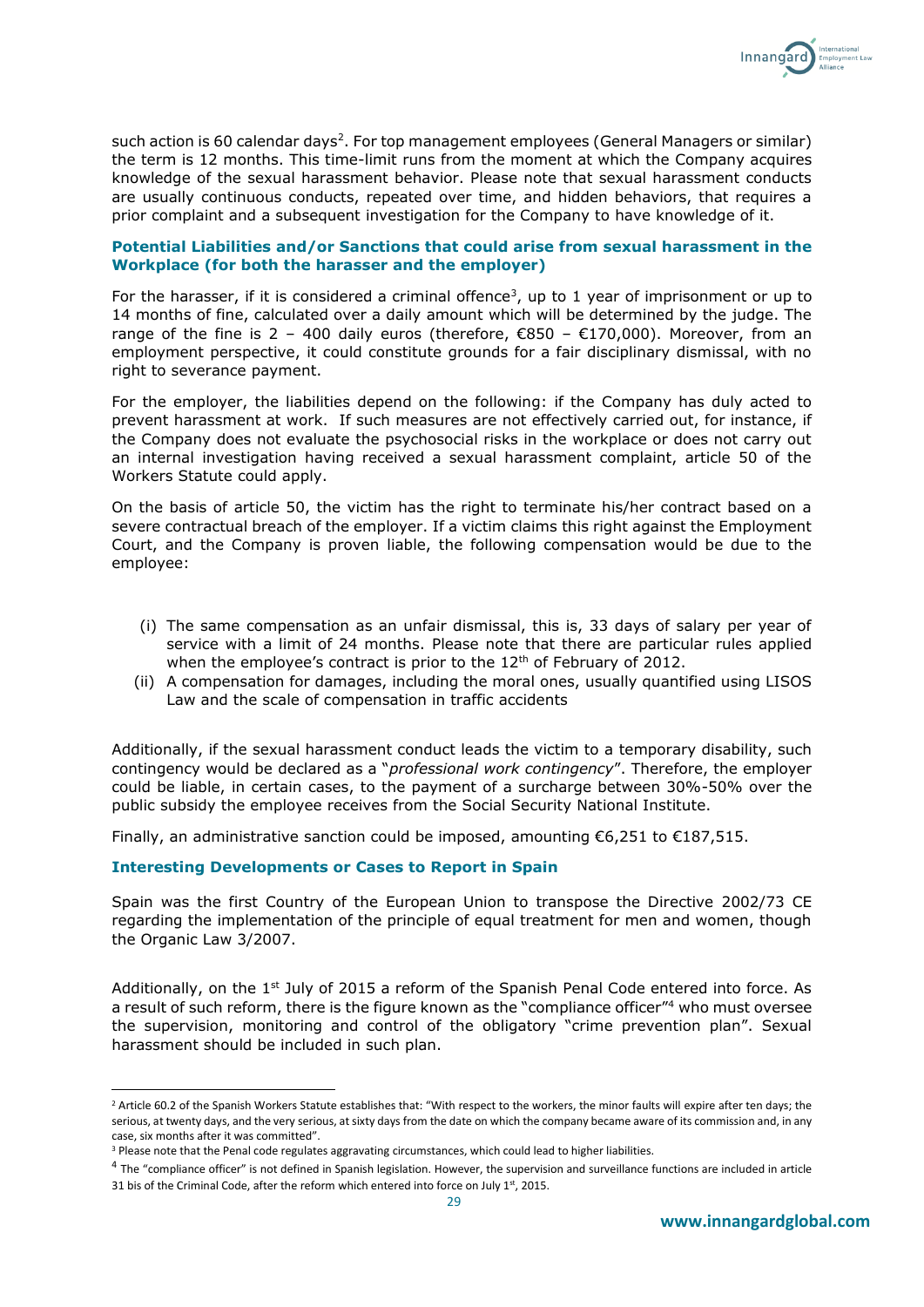

Lastly, Royal Decree-Law 18/2017 of 24 November, has introduced new corporates' obligations in terms of non-financial information and diversity policy, including the compulsory adoption of measures to allow a balanced gender ratio in the Board of Directors in large and listed Companies.

## **TOP TIPS for International Employers with a Workforce in Spain:**

- Favoring positive attitudes towards effective equality amongst men and woman. This could be done by providing employees with training programs and raising awareness.
- Implementing standard procedures for reporting and dealing with sexual harassment in the workplace.
- Providing information to employees regarding the procedures in the company to report sexual harassment.
- Elaboration of company principles which include zero tolerance regarding sexual harassment conduct.
- Elaboration of good practice codes. Where sexual harassment is reported, investigations and the corresponding actions should be carried out.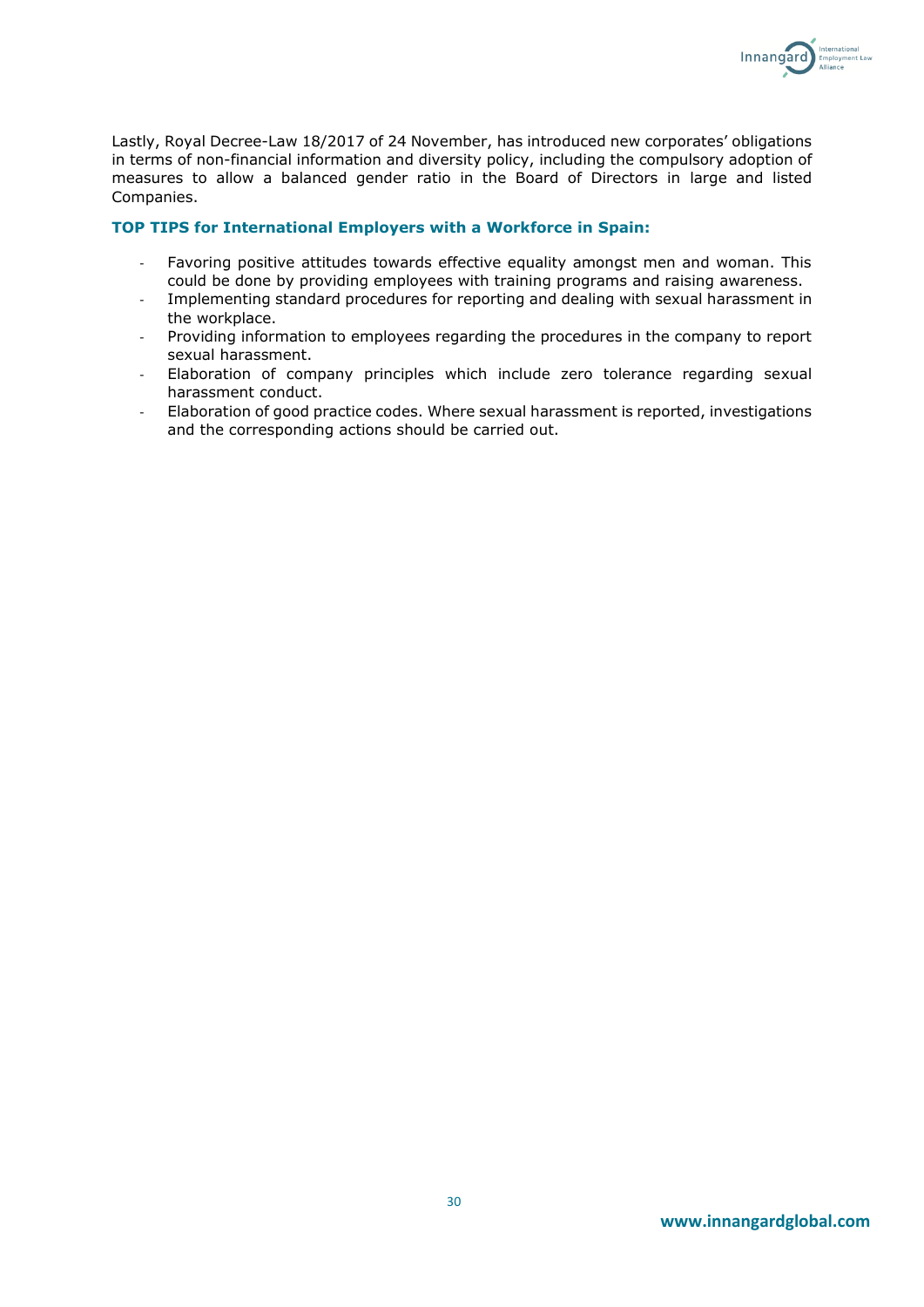

## **SWITZERLAND**

## **Cultural Background**

In our view, the cultural background of sexual harassment in general and at the work place is closely tied to the development of women's rights, as women are by far more likely to be a target of sexual harassment than men. Switzerland has traditionally been a country where women's rights have evolved rather slowly compared to its neighbors and other developed countries. However, in recent years women's rights have evolved rapidly and so has society's perception and awareness of sexual harassment towards women.

#### **Recent Examples of Sexual Harassment Scandals**

There have been two prominent sexual harassment scandals in the past few years. In 2014, a member of the Swiss Parliament sent sexually offensive pictures to a former employee. The same happened in late 2016, when an executive of the Swiss trade union (UNIA) was accused of sexting with a female employee.

Both were heavily criticized by the media and public. They faced consequences for their actions and were either temporarily suspended or laid off entirely.

#### **Legal Definition of Sexual Harassment**

The term "sexual harassment" can be found in the Swiss civil law as well as in the Swiss criminal law. According to article 198 Swiss Criminal Code a person commits a crime in case it "*sexually harasses another physically or through the use of indecent language*". A physical act needs physical contact whilst less intensive approaches and intrusiveness can amount to harassment. In order to be criminally punishable, verbal harassment must happen in a serious way.

The term sexual harassment in the Swiss civil code is much broader than the term used in the Swiss Criminal Code. Article 4 of the Federal Act on Gender Equality (Gender Equality Act, GEA) states that "*Any harassing behaviour of a sexual nature or other behaviour related to the person's sex that adversely affects the dignity of women or men in the workplace is discriminatory. Such behaviour includes, in particular, threats, the promise of advantages, the use of coercion and the exertion of pressure in order to obtain favours of a sexual nature."*

#### **Sexual Harassment in the Workplace**

Sexual harassment can happen with words, gestures or deeds. Specifically, the following situations can be considered sexual harassment:

- Sexist comments and jokes about sexual characteristics, sexual behaviour and the sexuality of women or men.
- Showing or displaying pornographic material in the workplace.
- Unwanted bodily contact or issuing unwanted invitations with unmistakable intent.
- Stalking employees at work or outside work.
- Sexual assault, coercion or rape.

It is not the intent of the harassing person but the subjective impression which is defensive, i.e. if the harassed person experiences the behavior as unwanted or not.

#### Legal basis

An employer is obliged to protect its employees from sexual harassment due to the following legal basis:

1. Article 328 section 1 Swiss Code of Obligation

The article mentions explicitly that the employer has to protect its employees from sexual harassment and that victims of sexual harassment do not suffer any more disadvantages.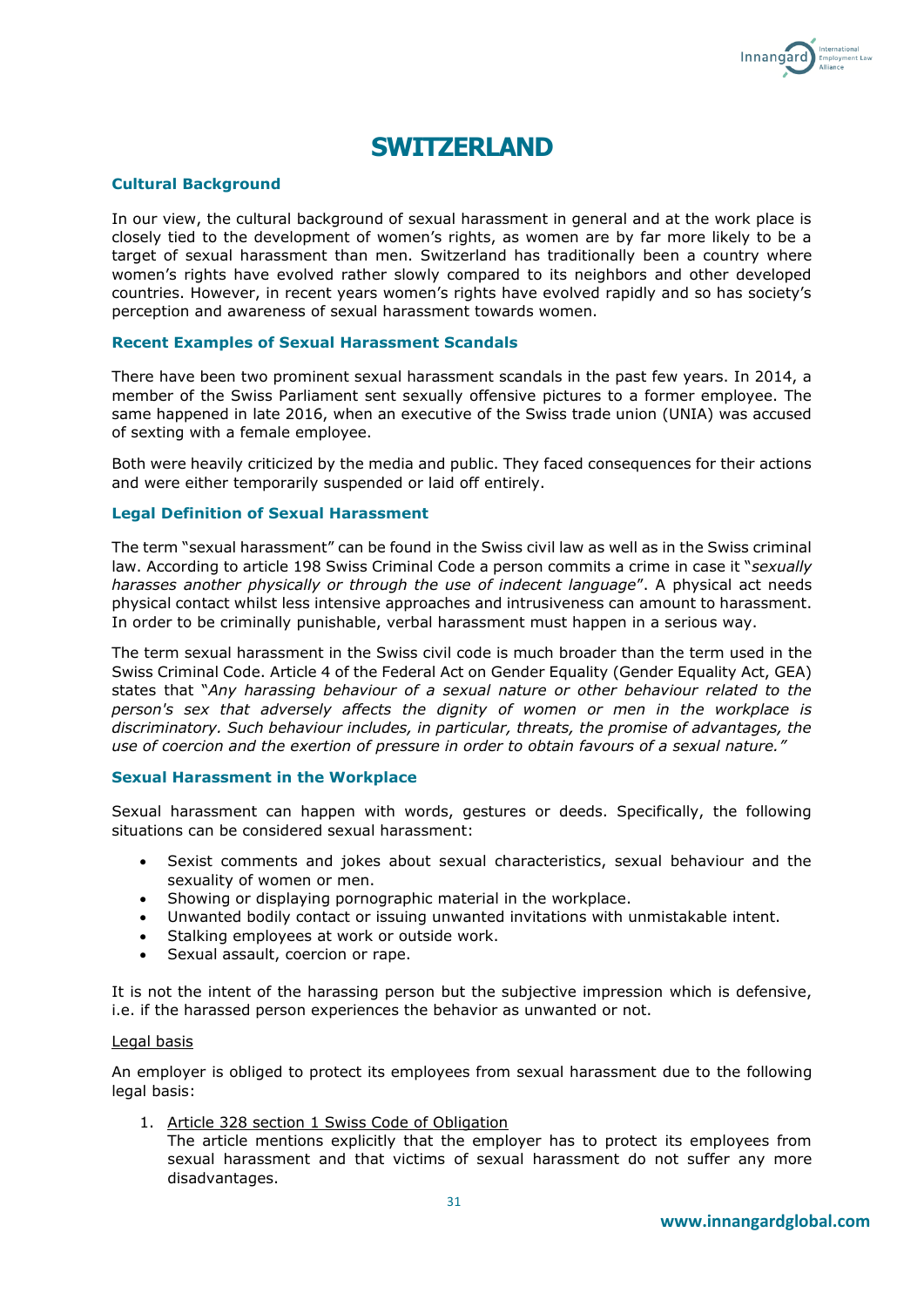

- 2. Article 6 section 1 Federal Act on Employment and article 2 Regulation 3 to the Federal Act on Employment (Health Protection) These two articles stipulate the employer's duty to protect employees' health. Sexual harassment is one of the issues discussed under these articles.
- 3. Gender Equality Act

Protection from sexual harassment is part of the employer's duty of care to its employees. It circumvents prevention measures as well as measures in cases sexual harassment has happened.

In certain Collective Bargaining Agreements, the employer's duty of care expressly includes the employer's obligation to create a working atmosphere free from any discrimination and especially from sexual harassments.

## **Potential Liabilities and/or Sanctions that could arise from sexual harassment in the Workplace (for both the harasser and the employer)**

If sexual harassment reaches the threshold of article 198 Swiss Criminal Code, the harasser can be fined. The amount of the fine varies depending on the financial circumstances of the harasser and can amount up to CHF 10'000 which is the equivalent of approximately 8,500 euros.

If the employer does not comply with its legal duty of care the employee is entitled to financial compensation from the employer. The compensation will be calculated by taking all the circumstances into account and on the basis of the average Swiss salary up to a maximum equivalent to six months' salary (article 5 section 3 and 4 GEA).

#### Consequences

Since in Switzerland a person can even be dismissed without any reason, the harassing person can always be dismissed by adhering to the respective notice period. However, depending on the behaviour of the harasser it is also possible to issue a termination without notice which has to be issued within the short time of only 2-3 working days since the employer took note from the harassing behaviour of the employee.

A victim of sexual harassment can file a claim to the court demanding that (a) discrimination is prohibited or a threatened discrimination is stopped, (b) an existing discrimination is ceased; (c) it is confirmed that discrimination is taking place and/or (d) any due salary must be paid.

If the victim claims financial compensation due to a discriminatory termination of employment it has to challenge the termination before the end of the notice period the latest. If no agreement can be concluded with the employer the employee has to take the case to court within 180 days after the termination of the employment relationship (article 9 GEA in conjunction with 336b Swiss Code of Obligation).

For filing a criminal complaint against the harasser, the Swiss criminal law provides that such complaint has to be filed within three months after the person has identified the suspect.

## **Interesting Developments or Cases to Report in Switzerland**

According to the statement of the Federal Office for Gender Equality women still complain about discrimination at the work place and a study of the University of Geneva on behalf of the Federal Office for Gender Equality shows that 83% of the cases with regard to sexual harassment are decided to the detriment of the claimant. Claims relating to dismissals following discrimination are rejected in 90% of the cases (*Study "Analyse der kantonalen Rechtsprechung zum Gleichstellungsgesetz (2004-2015)"*). In order to strengthen the law, the authors of the study suggest that judges, attorneys, and conciliation authorities should focus more on the GEA.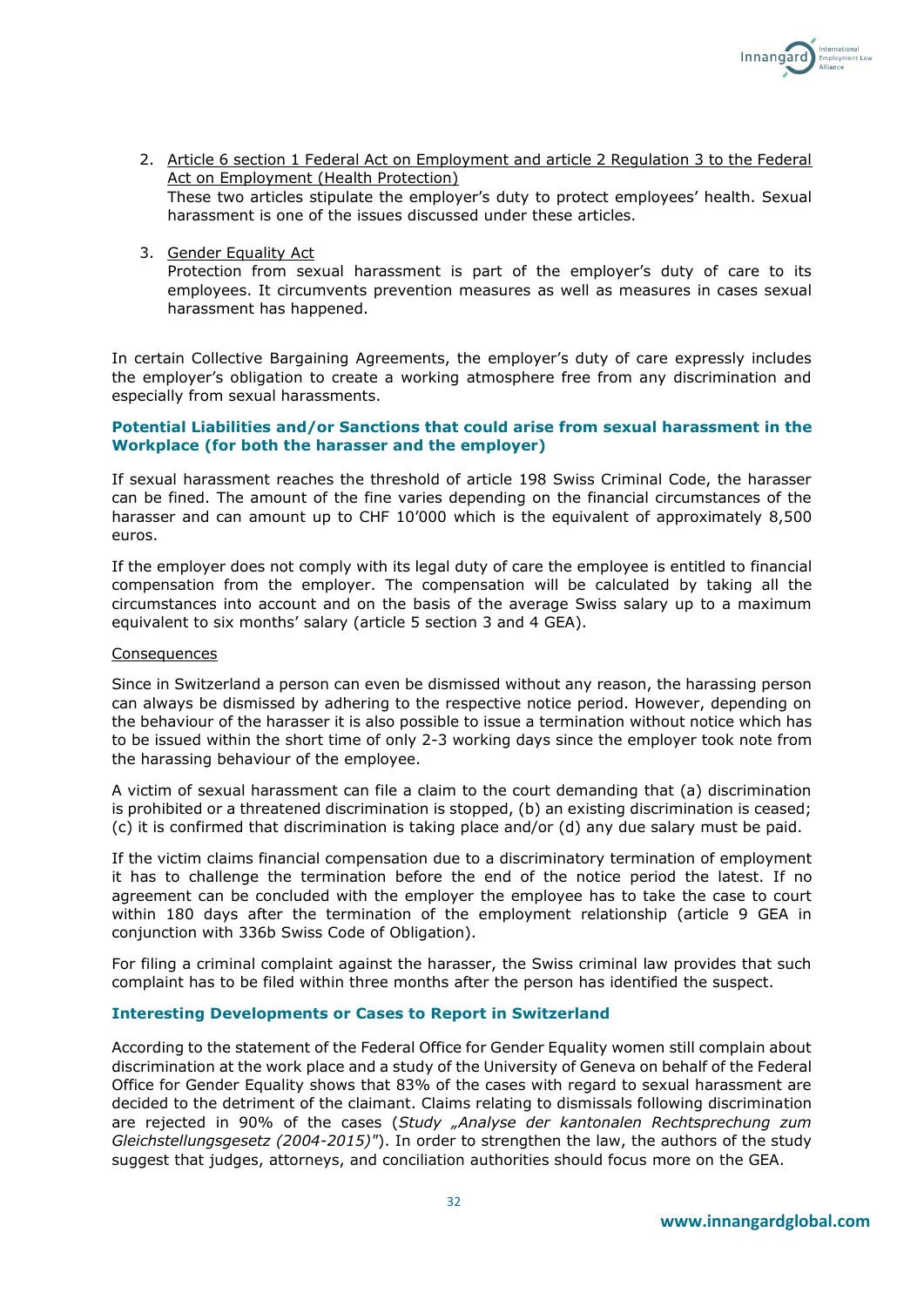

## **TOP TIPS for International Employers with a Workforce in Switzerland**

In order to prevent sexual harassment in the workplace, a company should have a policy outlining the principles in place to prevent sexual harassment in the company. Such a policy should at least include the following points:

- Declaration of the principle that the company is strictly opposed to sexual harassment and will not tolerate such behaviour in the workplace
- A definition of sexual harassment in the workplace. The definition should be abstract. Best practice is to mention some examples that are relevant to the daily business at the company and which the employees will understand.
- Offering support for victims and explaining how they can receive help without needing to worry about reprisals or losing their jobs.
- Stating that perpetrators of sexual harassment are likely to face sanctions.

Besides issuing a policy in writing, the employer should hold events making sexual harassment a subject of discussion. It is important that the information is not only issued or discussed once but is repeated e.g. by distributing the documents once a year with the employee's payrolls.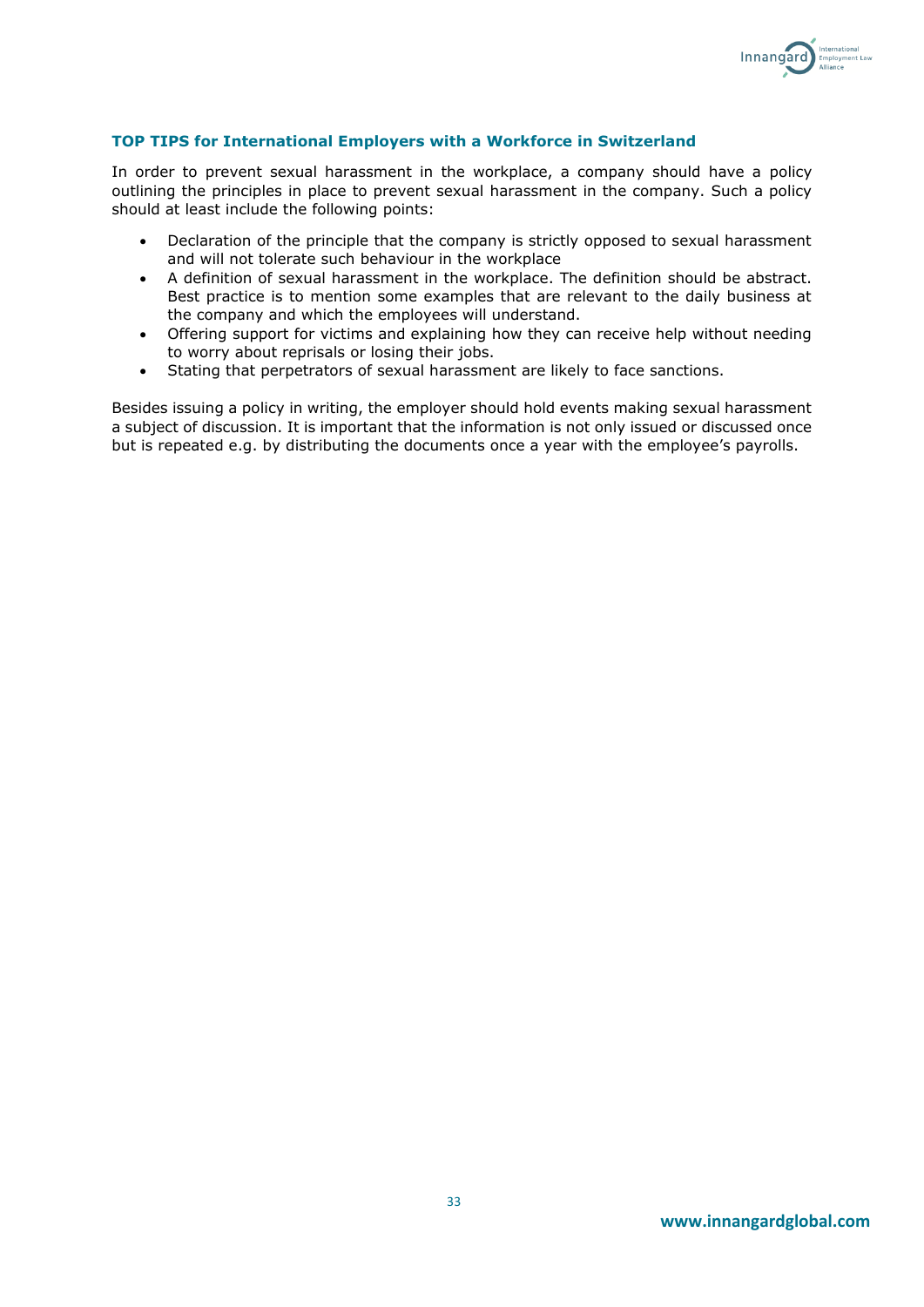



Innangard is an international employment law alliance bringing together leading employment law specialists from around the world to collaborate on international and cross-border employment law and HR issues. Each firm is individually recognised in their own country for their expertise in labour and employment law issues.

Together Innangard provides Global In-house Counsel and HR Professionals with expert support and know how in HR matters wherever they need it globally. Innangard also advises many US and Canadian law firms on their clients' and also their own HR issues around the world. To allow us the freedom to work with any of those US and Canadian firms, Innangard does not have a North American member.

## **Innangard Members (April 2018):**

| Australia:                                                                                                                                                                                                                      | <b>Belgium</b>                                                                                                                                                                          | China:                                                                                                                                                                                   |
|---------------------------------------------------------------------------------------------------------------------------------------------------------------------------------------------------------------------------------|-----------------------------------------------------------------------------------------------------------------------------------------------------------------------------------------|------------------------------------------------------------------------------------------------------------------------------------------------------------------------------------------|
| People + Culture<br>Strategies Level 9 NAB<br>House,<br>255 George Street,<br>Sydney, New South<br>Wales 2000, Australia<br>Tel: +61 2 8094 3100<br>www.peopleculture.com.a<br><u>и</u><br>joydeep.hor@peopleculture.c<br>om.au | Van Eeckhoutte, Taquet &<br>Clesse<br>Drie Koningenstraat 3<br>B 9051<br>GHENT/S.D.W<br>Belgium<br>$T. +32(0)$ 4.254.11.00<br>www.bellaw.eu<br>willy.vaneeckhoutte@bellaw.e<br><u>u</u> | River Delta Law firm<br>World Plaza, 14 <sup>th</sup> Floor,<br>Suites E-H<br>855 South Pudong Road,<br>Shanghai<br>Tel: +86 021 5888 3253<br>www.jsjlawyer.com<br>Normand@Laodongfa.com |
| England:                                                                                                                                                                                                                        | <b>France:</b>                                                                                                                                                                          | Germany:                                                                                                                                                                                 |
| CM Murray LLP<br>First Floor, 36 - 38 Cornhill<br>London, EC3V 3NG, UK<br>Tel: +44 (0) 207 933 9133<br>www.cm-murray.com<br>sarah.chilton@cm-<br>murray.com                                                                     | Weil & Associés<br>26, Avenue de la Grande<br>Armée<br>75017 Paris<br>France<br>Tel: +33 (0)1 44 15 98 98<br>www.weil-paris.fr<br>mhweil@weil-paris.fr                                  | Seitz Rechtsanwälte<br>Steuerberater<br>Partnerschaftsgesellschaft<br>mbB<br>Aachener Str. 621<br>D-50933 Cologne<br>Germany<br>Tel: +49 221 5 69 60-0<br>www.seitzpartner.de/en         |
|                                                                                                                                                                                                                                 |                                                                                                                                                                                         |                                                                                                                                                                                          |